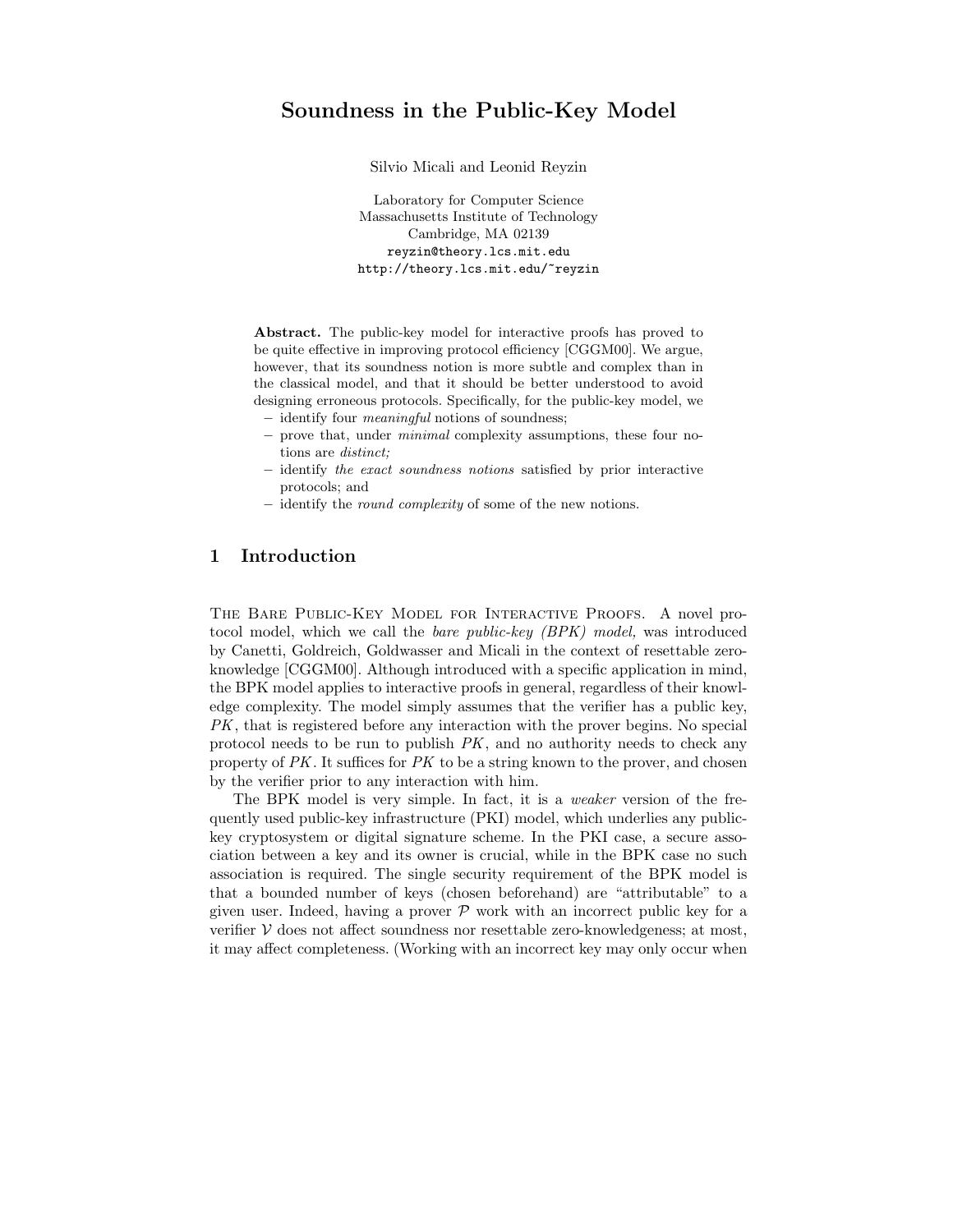an active adversary is present— in which case, strictly speaking, completeness does not even apply: this fragile property only holds when all are honest.)

Despite its apparent simplicity, the BPK model is quite powerful. While resettable zero-knowledge (RZK) protocols exist both in the standard and in the BPK models [CGGM00], only in the latter case can they be constant-round, at least in a black box sense (even the weaker notion of concurrent zero knowledge [DNS98] is not black-box implementable in a constant number of rounds [CKPR01]). Indeed, the BPK model was introduced precisely to improve the round efficiency of RZK protocols.

The Problem of Soundness in the Bare Public-Key Model. Despite its simple mechanics, we argue that the soundness property of the bare publickey model has not been understood, and indeed is more complex than in the classical case.

In the classical model for interactive proofs, soundness can be defined quite easily: essentially, there should be no efficient malicious prover  $\mathcal{P}^*$  that can convince  $V$  of the verity of a false statement with non-negligible probability. This simple definition suffices regardless of whether  $\mathcal{P}^*$  interacts with the verifier only once, or several times in a sequential manner, or several times in a concurrent manner. The reason for this sufficiency is that, in the standard model,  $\mathcal V$  is polynomial-time and has no "secrets" (i.e., all of its inputs are known to  $\mathcal{P}^*$ ). Thus, if there were a  $\mathcal{P}^*$  successful "against a multiplicity of verifiers," then there would also be a malicious prover successful against a single verifier  $\mathcal{V}$ : it would simply let  $\mathcal{P}^*$  interact with  $\mathcal V$  while "simulating all other verifiers."

In the BPK model, however,  $V$  has a secret key  $SK$ , corresponding to its public key  $PK$ . Thus,  $\mathcal{P}^*$  could potentially gain some knowledge about SK from an interaction with  $\mathcal{V}$ , and this gained knowledge might help  $\mathcal{P}^*$  to convince  $\mathcal{V}$ of a false theorem in a subsequent interaction. Therefore,

in the BPK model, the soundness property may be affected by the type of interaction a malicious prover is entitled to have with the verifier, as well as the sheer number of these interactions.

In addition, other totally new issues arise in the BPK model. For example, should  $\mathcal{P}^*$  be allowed to determine the exact false statement of which it tries to convince V before or after it sees  $PK$ ? Should  $\mathcal{P}^*$  be allowed to change that statement after a few interactions with  $V$ ?

In sum, an increased use of the BPK model needs to be coupled with a better understanding of its soundness properties in order designing protocols that are unsound (and thus insecure) or "too sound" (and thus, potentially, less efficient than otherwise possible). This is indeed the process we start in this paper.

FOUR NOTIONS OF SOUNDNESS IN THE BARE PUBLIC-KEY MODEL. Having identified the above issues, we formalize four meaningful notions of soundness in the BPK model. (These notions correspond in spirit to the commonly used notions of zero knowledge in the standard model. That is, the ways in which a malicious prover is allowed to interact with the honest verifier correspond to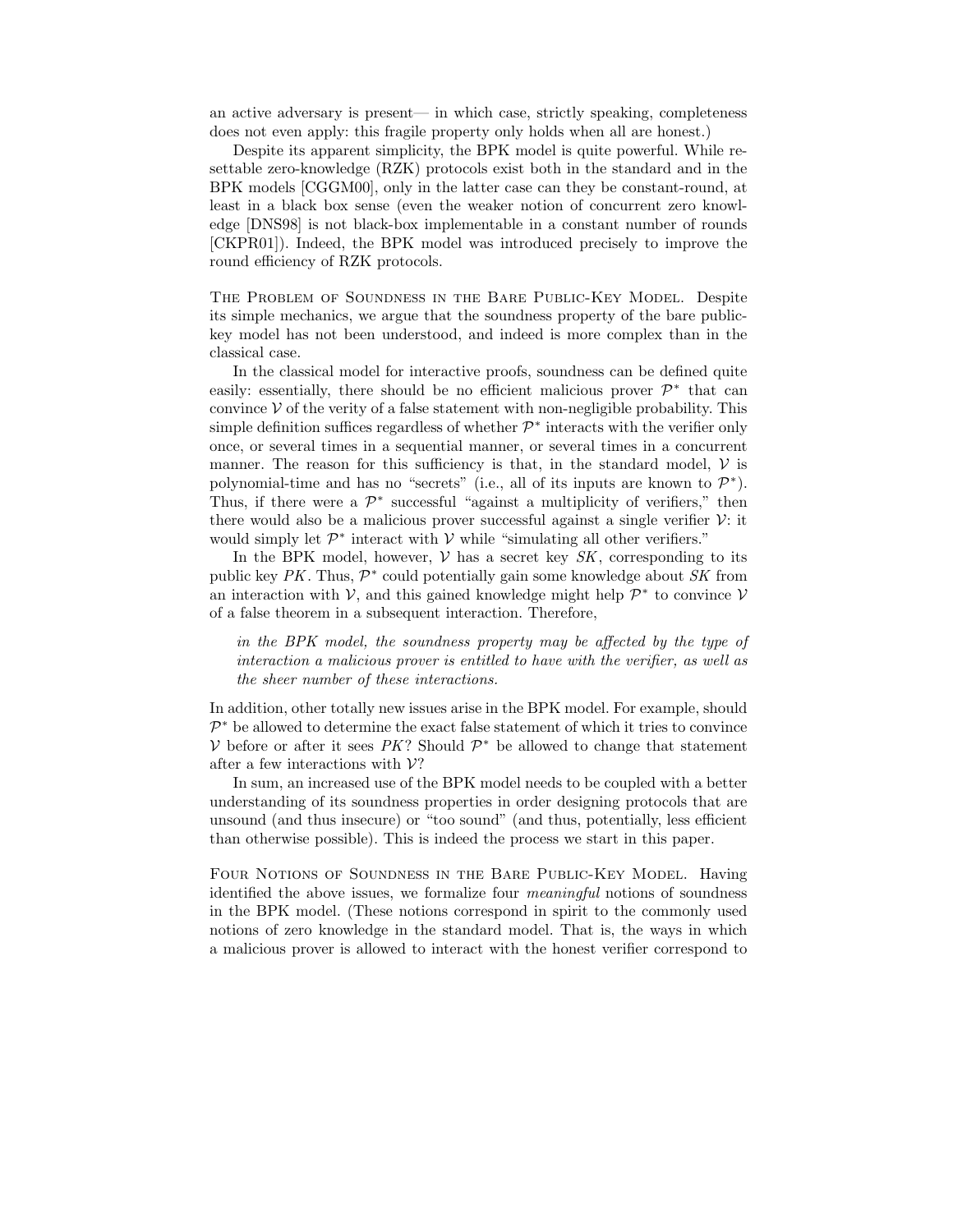those in which a malicious verifier is allowed to interact with the honest prover in various notions of zero knowledgeness.) Roughly speaking, here are the four notions, each of which implies the previous one:

- 1. **one-time soundness**, when  $\mathcal{P}^*$  is allowed a single interaction with  $V$  per theorem statement;
- 2. sequential soundness, when  $\mathcal{P}^*$  is allowed multiple but sequential interactions with  $\mathcal{V}$ :
- 3. concurrent soundness, when  $\mathcal{P}^*$  is allowed multiple interleaved interactions with the same  $\mathcal{V}$ ; and
- 4. resettable soundness, when  $\mathcal{P}^*$  is allowed to reset  $\mathcal V$  with the same random tape and interact with it concurrently.

All four notions are meaningful. Sequential soundness (the notion implicitly used in [CGGM00]) is certainly a very natural notion, and concurrent and resettable soundness are natural extensions of it. As for one-time soundness, it is also quite meaningful when it is possible to enforce that a prover who fails to convince the verifier of the verity of a given statement S does not get a second chance at proving S. (E.g., the verifier may memorize the theorem statements for which the prover failed; or make suitable use of timestamps.)

These four notions of soundness apply both to interactive proofs (where a malicious prover may have unlimited power [GMR89]) and argument systems (where a malicious prover is restricted to polynomial time [BCC88]).

SEPARATING THE FOUR NOTIONS. We prove that the above four notions are not only meaningful, but also *distinct*. Though conceptually important, these separations are technically simple. They entail exhibiting three protocols, each satisfying one notion but not the next one; informally, we prove the following theorems.

Theorem 1. If one-way functions exist, there is a compiler-type algorithm that, for any language L, and any interactive argument system for L satisfying onetime soundness, produces another interactive argument system for the same language L that satisfies one-time soundness but not sequential soundness.

Theorem 2. If one way functions exist, there is a compiler-type algorithm that, for any language L, and any argument system for L satisfying sequential soundness, produces another argument system for the same language L that satisfies sequential soundness but not concurrent soundness.

**Theorem 3.** There exists a compiler-type algorithm that, for any language  $L$ , and any interactive proof (or argument) system for L satisfying concurrent soundness, produces another interactive proof (respectively, argument) system for the same language L that satisfies concurrent soundness but not resettable soundness.

Note that our separation theorems hold with complexity assumptions that are indeed minimal: the third theorem holds unconditionally; while the first and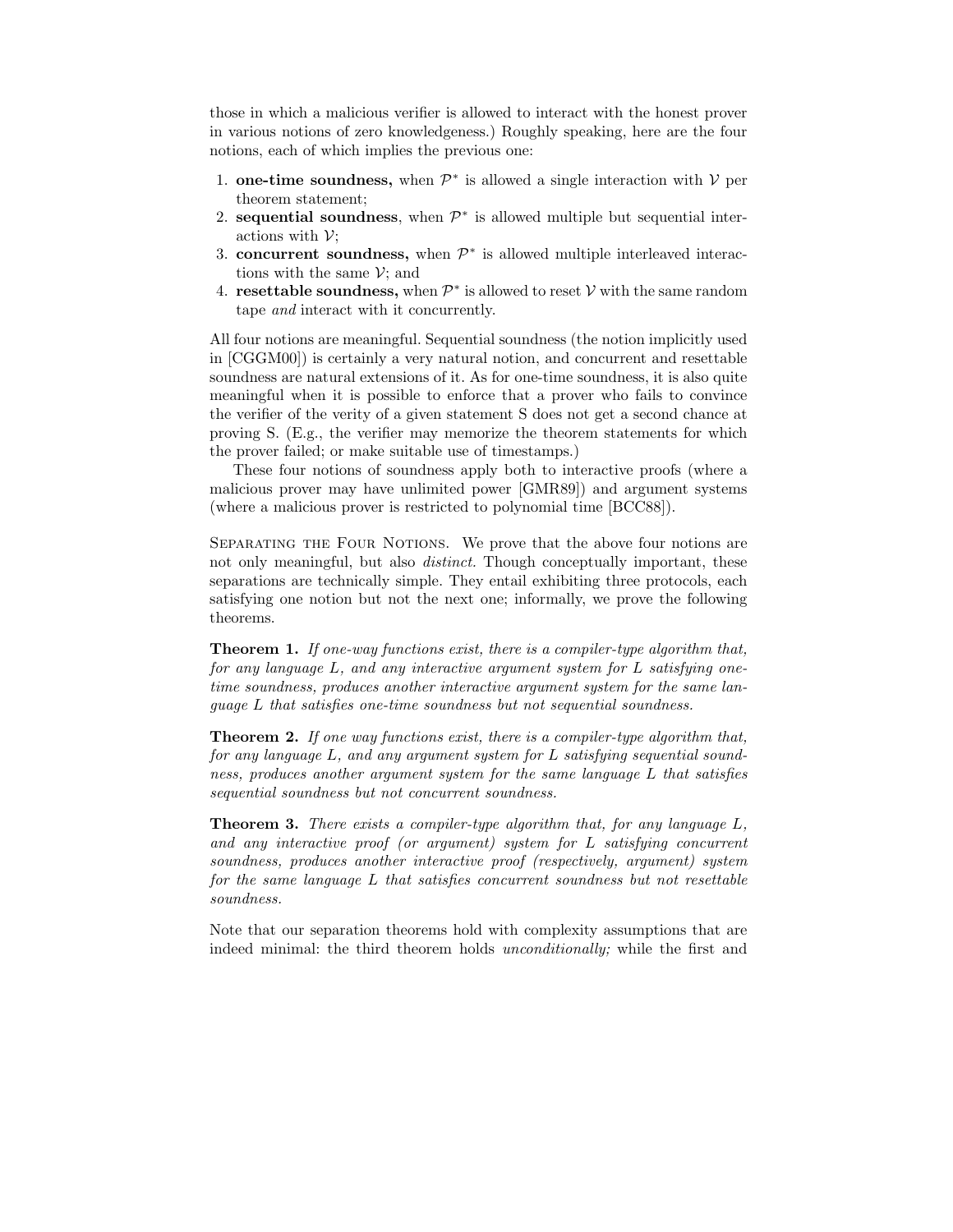second rely only on the existence of one-way functions. (This is why Theorems 1 and 2 only hold for bounded provers).

Realizing that there exist separate notions of soundness in the BPK model is crucial to avoid errors. By relying on a single, undifferentiated, and intuitive notion of soundness, one might design a BPK protocol sound in settings where malicious provers are limited in their interactions, while someone else might erroneously use it in settings where malicious provers have greater powers.

THE EXACT SOUNDNESS OF PRIOR PROTOCOLS IN THE BPK MODEL. Having realized that there are various notions of soundness and that it is important to specify which one is satisfied by any given protocol, a natural question arises: what type of soundness is actually enjoyed by the already existing protocols in the BPK model?

There are right now two such protocols: the original RZK argument proposed in [CGGM00] and the 3-round RZK argument of [MR01] (the latter holding in a BPK model with a counter). Thus we provide the following answers:

- 1. The CGGM protocol is sequentially sound, and probably no more than that. That is, while it is sequentially sound, we provide evidence that it is NOT concurrently sound.
- 2. The MR protocol is exactly concurrently sound. That is, while it is concurrently sound, we prove that it is NOT resettably sound. (As we said, the MR protocol works in a stronger public-key model, but all

our notions of soundness easily extend to this other model.)

The Round Complexity of Soundness in the BPK Model. Since we present four notions of soundness, each implying the previous one, one may conclude that only the last one should be used. However, we shall argue that achieving a stronger notion of soundness requires using more rounds. Since rounds perhaps are the most expensive resource in a protocol, our lowerbounds justify using weaker notions of soundness whenever possible.

To begin with, we adapt an older lowerbound of [GK96] to prove the following theorem.

Theorem 4. Any (resettable or not) black-box ZK protocol satisfying concurrent soundness in the BPK model for a language L outside of BPP requires at least four rounds.

However, whether such an RZK protocol exists remains an open problem. A consequence of the above lowerbound is that, in any application in which four rounds are deemed to be too expensive, one needs either to adopt a stronger model (e.g., the public-key model with counter of [MR01]), or to settle for 3 round protocols satisfying a weaker soundness property<sup>1</sup>. We thus provide such a protocol; namely, we prove the following theorem.

<sup>&</sup>lt;sup>1</sup> It is easy to prove that one cannot obtain fewer rounds than three, using the theorem from [GO94] stating that, in the standard model, 2-round auxiliary-input ZK is impossible for non-trivial languages.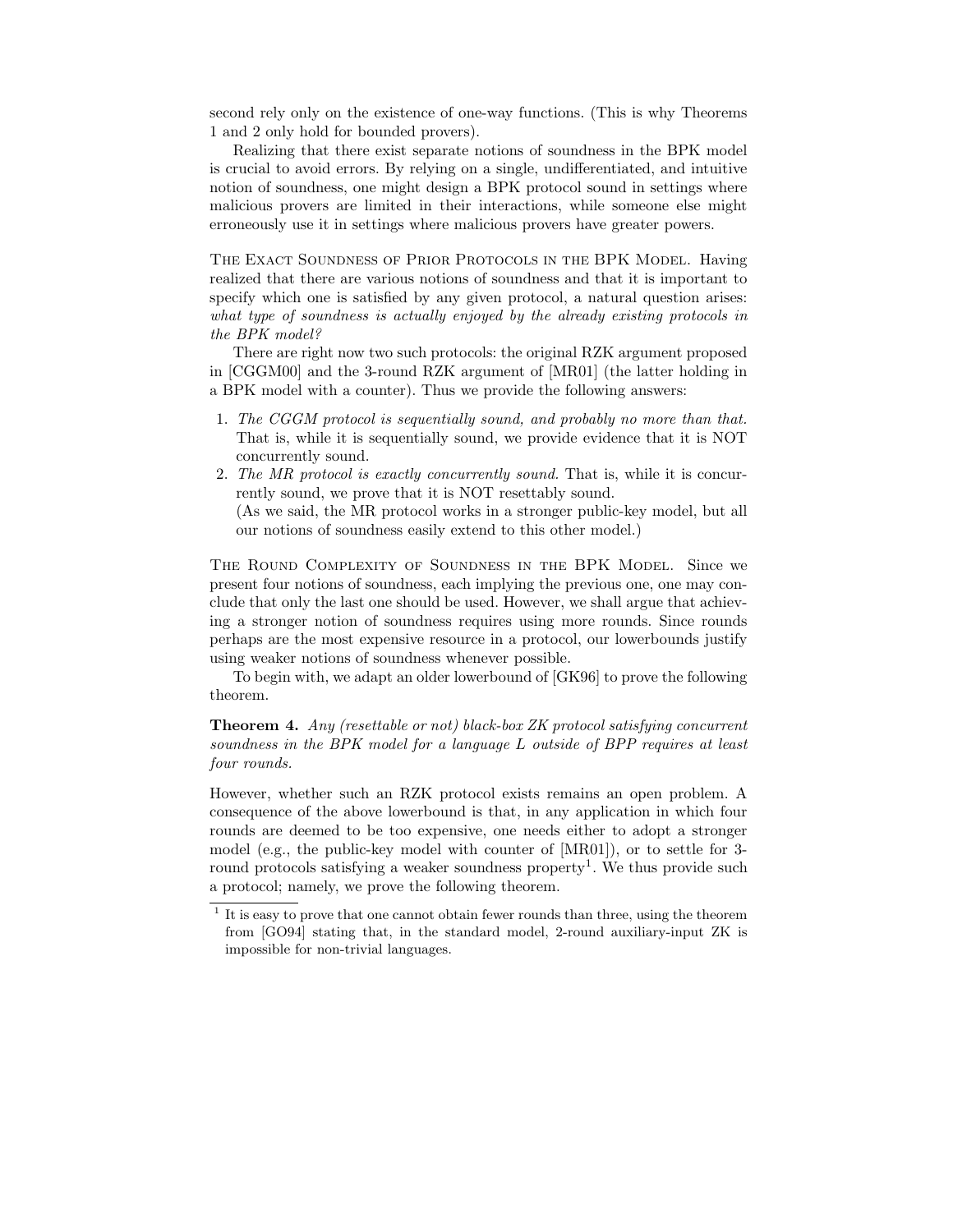Theorem 5. Assuming the security of RSA with large prime exponents against subexponentially-strong adversaries, for any  $L \in \text{NP}$ , there exists a 3-round black-box RZK protocol in the BPK model that possesses one-time, but not sequential, soundness.

Whether the BPK model allows for 3-round, sequentially sound, ZK protocols remains an open problem. It is known that four rounds suffice in the standard model for ZK protocols [FS89], and therefore also in the BPK model. However, in the following theorem we show that in the BPK model four rounds suffice even for resettable ZK.

**Theorem 6.** Assuming there exist certified trapdoor permutation families<sup>2</sup> secure against subexponentially-strong adversaries, for any  $L \in \text{NP}$ , there exists a 4-round black-box RZK protocol in the BPK model that possesses sequential soundness.

# 2 Four Notions of Soundness

Note: For the sake of brevity, in this section we focus exclusively on arguments, rather than proofs (i.e., the malicious prover is limited to polynomial time, and soundness is computational). All the currently known examples of protocols in the BPK model are arguments anyway, because they enable a malicious prover to cheat if it can recover the secret key  $SK$  from the public key  $PK$ . Our definitions, however, can be straightforwardly modified for proofs. (Note that the BPK model does not rule out interactive proofs: in principle, one can make clever use of a verifier public key that has no secrets associated with it.)

In this section, we formally define soundness in the BPK model, namely that a malicious prover should be unable to get the verifier to accept a false statement.<sup>3</sup> For the sake of brevity, we focus only on soundness. The notions of completeness (which is quite intuitive) and resettable zero-knowledgeness (previously defined in [CGGM00]) are provided in Appendix A

### The Players

Before providing the definitions, we need to define the parties to the game: the honest  $P$  and  $V$  and the various malicious impostors. Let

 $2\,$  A trapdoor permutation family is *certified* if it is easy to verify that a given function belongs to the family.

<sup>&</sup>lt;sup>3</sup> It is possible to formalize the four notions of soundness by insisting that the verifier give zero knowledge to the (one-time, sequential, concurrent or resetting) malicious prover. This would highlight the correspondence of our soundness notions to the notions of zero-knowledge, and would be simpler to define, because the definitions of zero-knowledge are already well established. However, such an approach is an overkill, and would result in unnecessarily restrictive notions of soundness in the BPK model: we do not care if the prover gains knowledge so long as the knowledge does not allow the prover to cheat.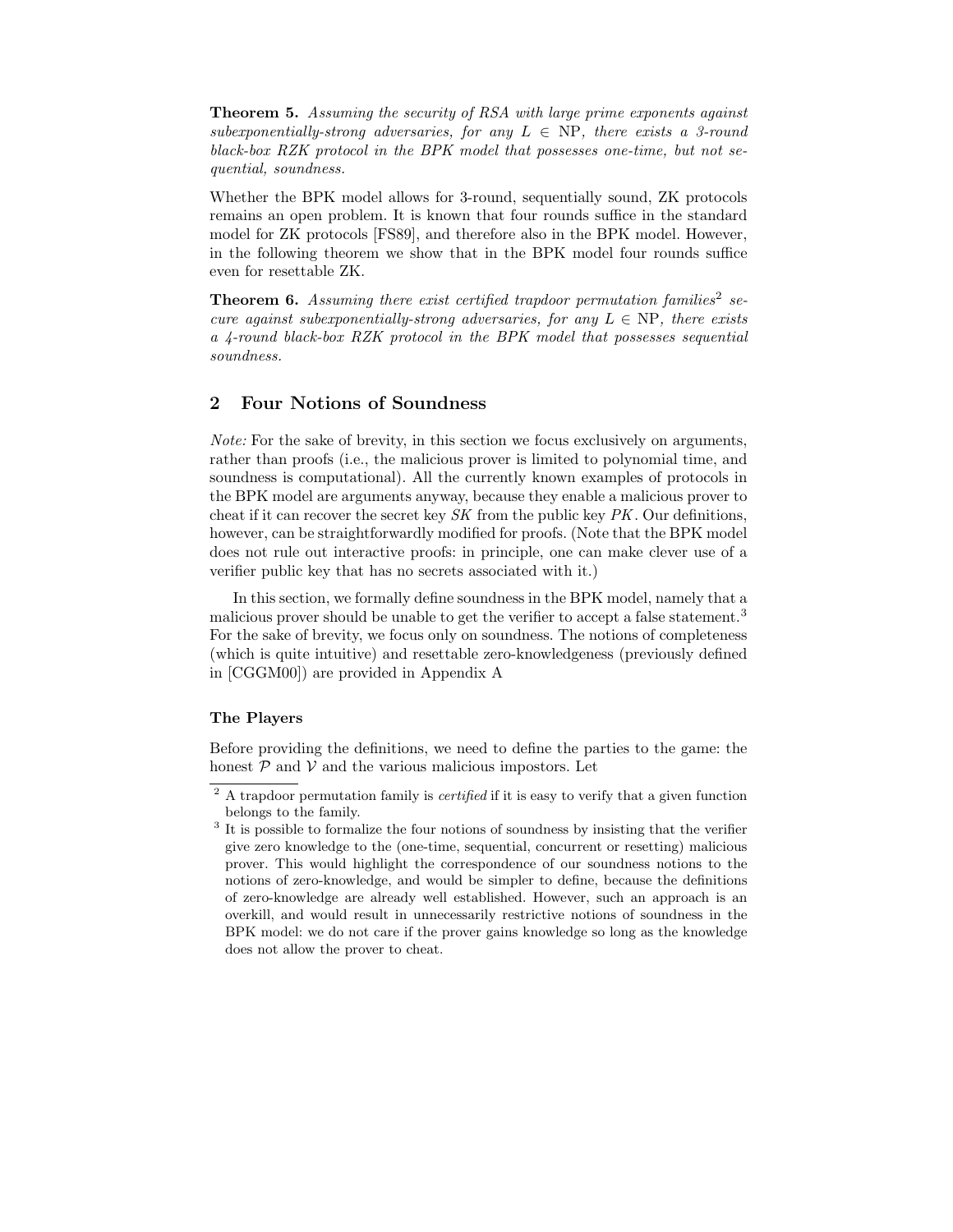- A *public file* F be a polynomial-size collection of records  $(id, PK_{id})$ , where id is a string identifying a verifier, and  $PK_{id}$  is its (alleged) public key.
- An *(honest)* prover  $P$  *(for a language L)* be an interactive deterministic polynomial-time TM that is given as inputs  $(1)$  a security parameter  $1<sup>n</sup>$ ,  $(2)$ a *n*-bit string  $x \in L$ , (3) an auxiliary input y, (4) a public file F, (5) a verifier identity id, and (6) a random tape  $\omega$ .
- An *(honest)* verifier  $V$  be an interactive deterministic polynomial-time TM that works in two stages. In stage one (the key-generation stage), on input a security parameter  $1^n$  and random tape r, V outputs a public key PK and the corresponding secret key  $SK$ . In stage two (the *verification* stage), on input SK, and n-bit string x and a random string  $\rho$ , V performs and interactive protocol with a prover, and outputs "accept  $x$ " or "reject  $x$ ." For simplicity of exposition, fixing  $SK$  and  $\rho$ , one can view the verification stage of  $V$  as a non-interactive TM that is given x and the entire history of the messages already received in the interaction, and outputs the next message to be sent, or "accept  $x$ "/"reject  $x$ ." This view allows one to think of  $V(SK, \rho)$  as a simple deterministic oracle, which is helpful in defining the notion of resettable soundness below (however, we will use the interactive view of  $V$  in defining one-time, sequential and concurrent soundness).
- $-$  A *s*-sequential malicious prover  $\mathcal{P}^*$  for a positive polynomial *s* be a probabilistic polynomial-time TM that, on first input  $1^n$ , runs in at most  $s(n)$ stages, so that
	- 1. In stage 1,  $\mathcal{P}^*$  receives a public key PK and outputs a string  $x_1$  of length  $\overline{n}$ .
	- 2. In every even stage,  $\mathcal{P}^*$  starts in the final configuration of the previous stage and performs a single interactive protocol: it outputs outgoing messages and receives incoming messages (the machine with which it performs the interactive protocol will be specified below, in the definition of sequential soundness). It can choose to abort an even stage at any point and move on to the next stage by outputting a special message.
	- 3. In every odd stage  $i > 1$ ,  $P^*$  starts in the final configuration of the previous stage and outputs a string  $x_i$  of length n.
- $-$  An *s*-concurrent malicious prover  $\mathcal{P}^*$ , for a positive polynomial *s*, be a probabilistic polynomial-time TM that, on inputs  $1<sup>n</sup>$  and  $PK$ , performs at most  $s(n)$  interactive protocols as follows:
	- 1. If  $\mathcal{P}^*$  is already running  $i-1$  interactive protocols  $1 \leq i-1 < s(n)$ , it can output a special message "Start  $x_i$ ," where  $x_i$  is a string of length  $\overline{n}$ .
	- 2. At any point it can output a message for any of its (at most  $s(n)$ ) interactive protocols (the protocol is unambiguously identified in the outgoing message). It then immediately receives the party's response and continues.
- $-$  An *s*-resetting malicious prover  $\mathcal{P}^*$ , for a positive polynomial *s*, be a probabilistic polynomial-time TM that, on inputs  $1^n$  and PK, gets access to  $s(n)$ oracles for the verifier (to be precisely specified below, in the definition of resettable soundness).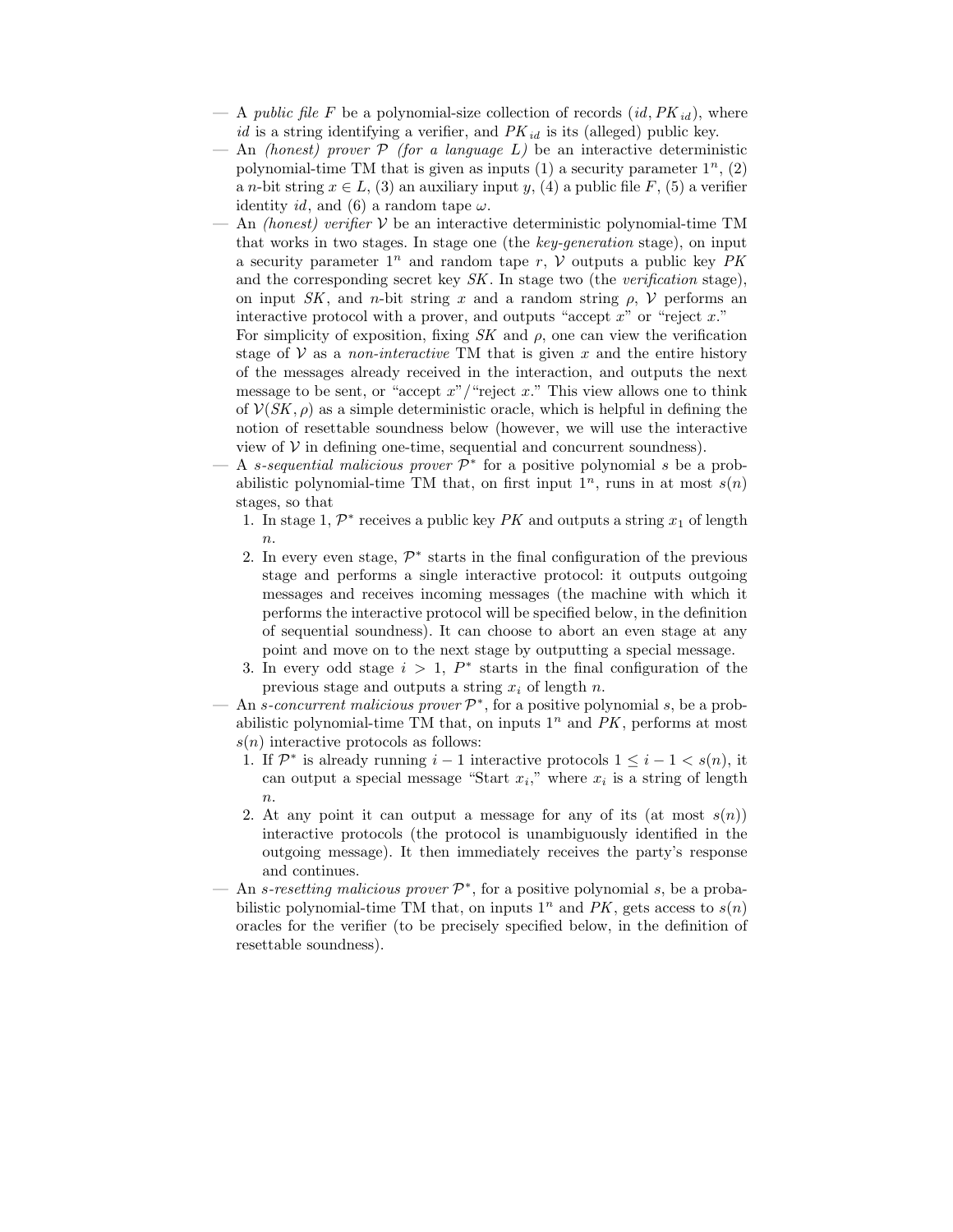### The Definitions

A pair  $(\mathcal{P}, \mathcal{V})$  can satisfy one or more of the four different notions of soundness defined below. We note that each subsequent notion trivially implies the previous one.

For the purposes of defining one-time and sequential soundness, we consider the following procedure for a given s-sequential malicious prover  $\mathcal{P}^*$ , a verifier  $V$  and a security parameter *n*.

# Procedure Sequential-Attack

- 1. Run the key-generation stage of  $V$  on input  $1<sup>n</sup>$  and a random string r to obtain PK, SK.
- 2. Run first stage of  $\mathcal{P}^*$  on inputs  $1^n$  and  $PK$  to obtain an *n*-bit string  $x_1$ .
- 3. For i ranging from 1 to  $s(n)/2$ :
	- 3.1 Select a random string  $\rho_i$ .
	- 3.2 Run the 2i-th stage of  $\mathcal{P}^*$ , letting it interact with the verification stage of  $V$  with input  $SK, x_i, \rho_i$ .
	- 3.3 Run the  $(2i + 1)$ -th stage of  $\mathcal{P}^*$  to obtain an *n*-bit string  $x_i$ .

**Definition 1.** (P, V) satisfies one-time soundness for a language L if for all positive polynomials s, for all s-sequential malicious provers  $\mathcal{P}^*$ , the probability that in an execution of Sequential-Attack, there exists i such that  $1 \leq i \leq s(n)$ ,  $x_i \notin L$ ,  $x_j \neq x_i$  for all  $j < i$  and V outputs "accept  $x_i$ " is negligible in n.

Sequential soundness differs from one-time soundness only in that the malicious prover is allowed to have  $x_i = x_j$  for  $i < j$ .

**Definition 2.**  $(\mathcal{P}, \mathcal{V})$  satisfies sequential soundness for a language L if for all positive polynomials s, for all s-sequential malicious provers  $\mathcal{P}^*$ , the probability that in an execution of Sequential-Attack, there exists i such that  $1 \leq i \leq s(n)$ ,  $x_i \notin L$ , and V outputs "accept  $x_i$ " is negligible in n.

For the purposes of defining concurrent soundness, we consider the following procedure for a given s-concurrent malicious prover  $\mathcal{P}^*$ , a verifier  $\mathcal V$  and a security parameter n.

#### Procedure Concurrent-Attack

- 1. Run the key-generation stage of  $V$  on input  $1<sup>n</sup>$  and a random string r to obtain PK, SK.
- 2. Run  $\mathcal{P}^*$  on inputs  $1^n$  and  $PK$ .
- 3. Whenever  $\mathcal{P}^*$  outputs "Start  $x_i$ ," select a fresh random string  $\rho_i$  and let the *i*-th machine with which  $\mathcal{P}^*$  interacts be the verification stage of  $\mathcal V$  on inputs  $SK, x_i, \rho_i$ .

Of course, the multiple instances of  $V$  are "unaware" and independent of each other, because they are started with fresh random strings.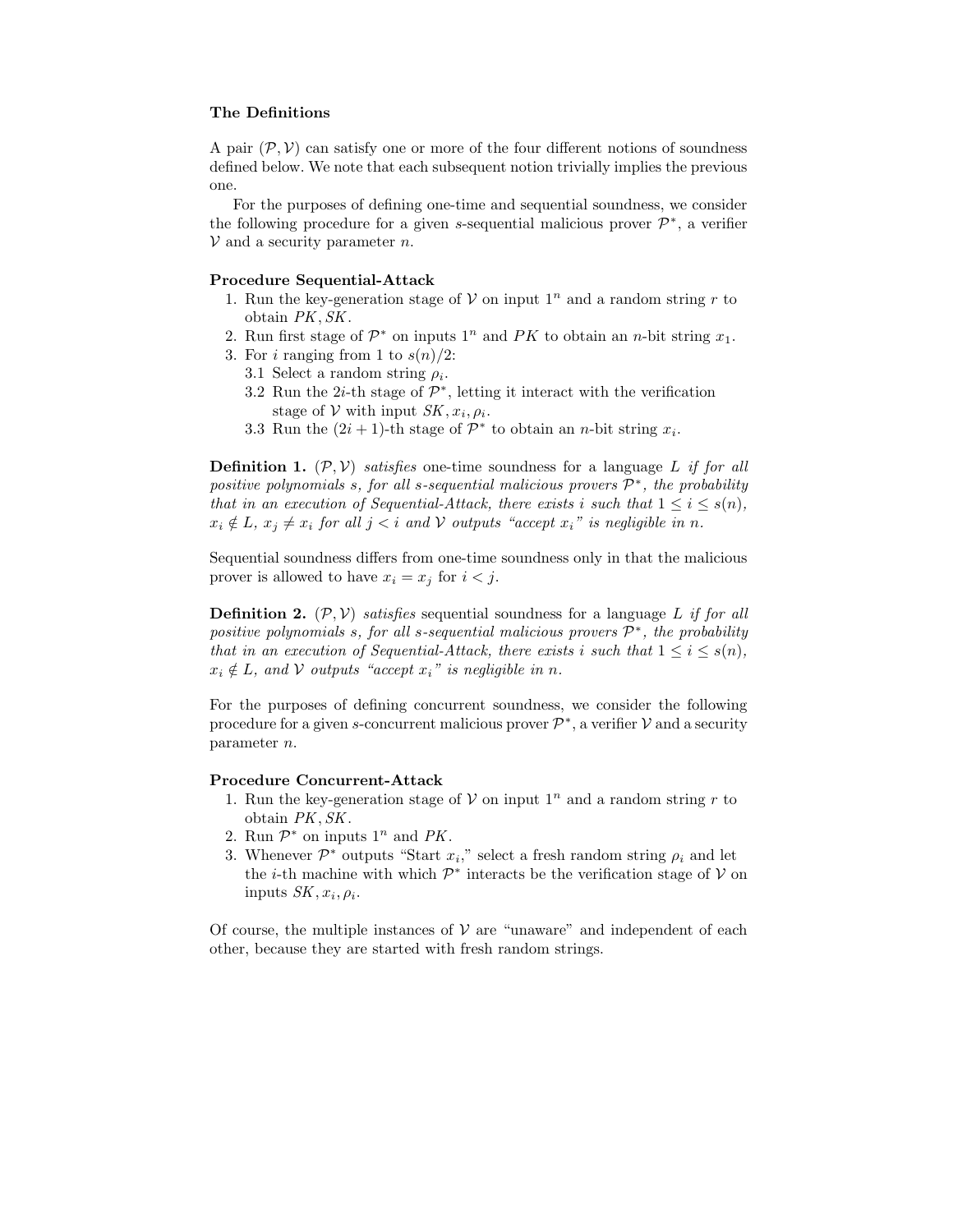**Definition 3.**  $(\mathcal{P}, \mathcal{V})$  satisfies concurrent soundness for a language L if for all positive polynomials s, for all s-concurrent malicious provers  $\mathcal{P}^*$ , the probability that in an execution of Concurrent-Attack,  $\mathcal V$  ever outputs "accept x" for  $x \notin L$ is negligible in n.

Finally, for the purposes of defining resettable soundness, we consider the following procedure for a given s-resetting malicious prover  $\mathcal{P}^*$ , a verifier  $\mathcal V$  and a security parameter  $n$ .

### Procedure Resetting-Attack

- 1. Run the key-generation stage of  $V$  on input  $1^n$  and a random string r to obtain PK, SK.
- 2. Run  $\mathcal{P}^*$  on inputs  $1^n$  and  $PK$ .
- 3. Generate  $s(n)$  random strings  $\rho_i$  for  $1 \leq i \leq s(n)$ .
- 4. Let  $\mathcal{P}^*$  interact with oracles for the second stage of the verifier, the *i*-th oracle having input  $SK, \rho_i$ .

Note that concurrent soundness and resettable soundness differ in one crucial aspect: for the former, every instance of  $\mathcal V$  is an interactive TM that keeps state between rounds of communication, and thus cannot be rewound; whereas for the latter, every instance of  $V$  is just an oracle, and thus can effectively be rewound.

**Definition 4.**  $(\mathcal{P}, \mathcal{V})$  satisfies resettable soundness for a language L if for all positive polynomials s, for all s-resetting malicious provers  $\mathcal{P}^*$ , the probability that in an execution of Resetting-Attack,  $\mathcal{P}^*$  ever receives "accept x" for  $x \notin L$ from any of the oracles is negligible in n.

# 3 Separating the Four Notions

#### The Common Idea

Given a protocol  $(\mathcal{P}, \mathcal{V})$  that satisfies the *i*-th soundness notion (for  $i = 1, 2$ , or 3), we deliberately weaken the verifier to come up with a protocol  $(\mathcal{P}', \mathcal{V}')$  that does not satisfy the  $(i+1)$ -th soundness notion, but still satisfies the *i*-th. In each case, we add rounds at the beginning of the  $(\mathcal{P}, \mathcal{V})$  (and sometimes information to the keys) that have nothing to do with the language or the theorem being proven. At the end of these rounds, either  $\mathcal{V}'$  accepts, or  $(\mathcal{P}', \mathcal{V}')$  proceed with the protocol  $(\mathcal{P}, \mathcal{V})$ . In each case, it will be easy for a malicious prover for the  $(i+1)$ -th notion of soundness to get V' to accept at the end of these additional rounds.

To prove that the resulting protocol  $(\mathcal{P}', \mathcal{V}')$  still satisfies the *i*-th notion of soundness, it will suffice to show that if a malicious prover  $\mathcal{P}'^*$  for  $(\mathcal{P}', \mathcal{V}')$ exists, then it can be used to construct a malicious prover  $\mathcal{P}^*$  for  $(\mathcal{P}, \mathcal{V})$ . In each case, this is easily done:  $\mathcal{P}^*$  simply simulates the additional rounds to  $\mathcal{P}'^*$  (one also has to argue that  $\mathcal{V}'$  interacting with  $\mathcal{P}'^*$  is unlikely to accept during these additional rounds).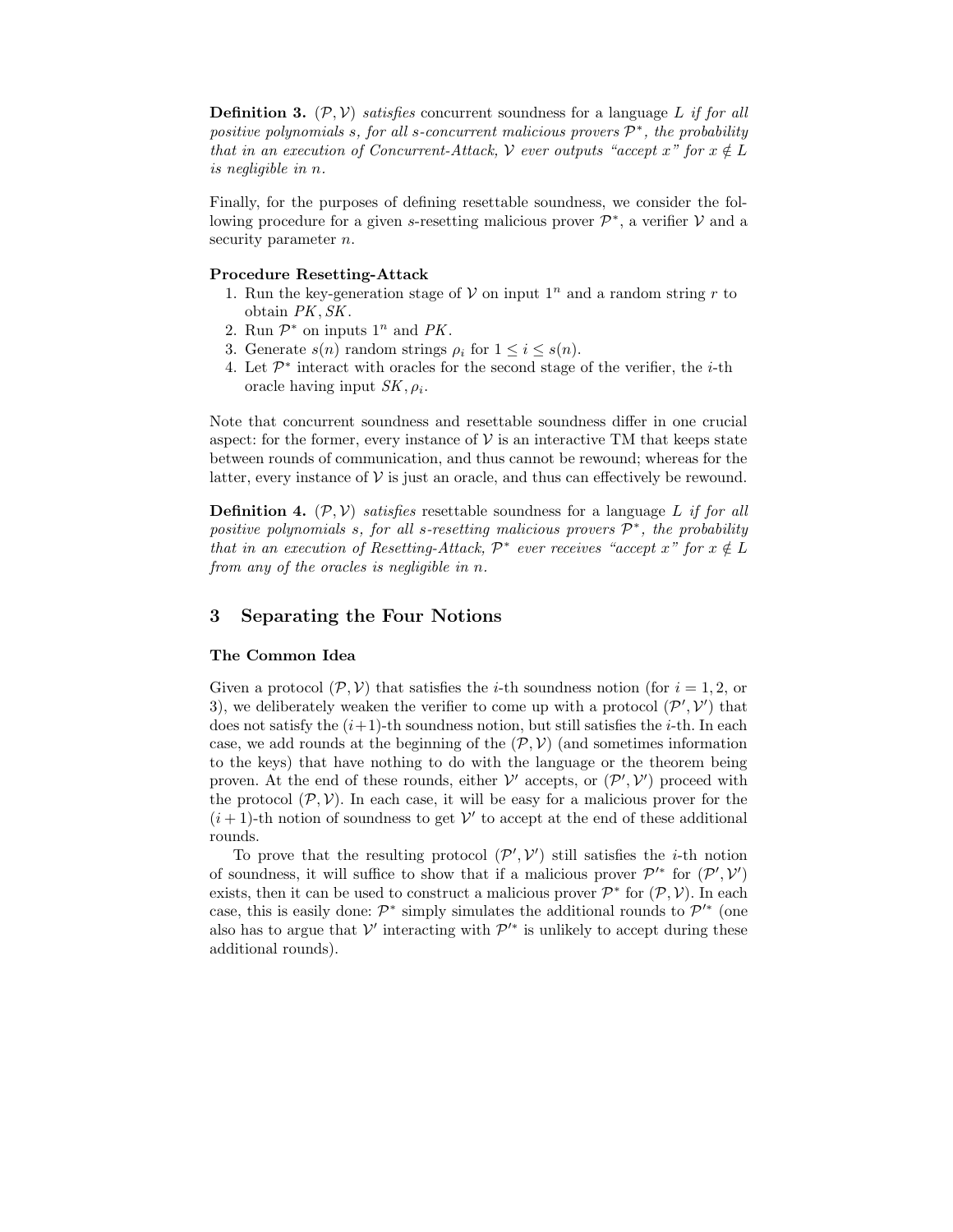Finally, to ensure that zero-knowledgeness of  $(\mathcal{P}, V)$  is not affected, during the additional rounds the honest  $\mathcal{P}'$  will simply send some fixed values to  $\mathcal{V}'$  and disregard the values sent by  $V'$ .

Each of the subsections below described the specific additional information in the keys and the additional rounds. We do not provide the details of proofs, as they can be easily derived from the discussion above.

# Proof of Theorem 1

Let F be a pseudorandom function [GGM86]; we denote by  $F_s(x)$  the output of  $F$  with seed  $s$  on input  $x$ . Note that such functions exist assuming one-way functions exist [HILL99]. Let x denote the theorem that the prover is trying to prove to the verifier.

Add to Key Gen: Generate random n-bit seed s; add s to the secret key  $SK$ .

Add P Step: Set  $\beta = 0$ ; send  $\beta$  to the verifier. Add V Step: If  $\beta = F_s(x)$ , accept and stop. Else send  $F_s(x)$  to prover.

Note that a sequential malicious prover can easily get  $\mathcal{V}'$  to accept: it finds out the value of  $F_s(x)$  in the first interaction, and sets  $\beta = F_s(x)$  for the second. If, on the other hand, the malicious prover is not allowed to use the same  $x$  twice, then it cannot predict  $F_s(x)$  before sending  $\beta$ , and thus cannot get  $\mathcal V'$  to accept.

#### Proof of Theorem 2

Let (SigKeyGen, Sign, Ver) be a signature scheme secure against adaptive chosen message attacks [GMR88]. Note that such a scheme exists assuming one-way functions exist [Rom90].

|                                                                                        | Add to Key Gen: Generate a key pair $(SigPK, SigSK)$ for the signature<br>scheme; add $SigPK$ to the public key PK and $SigSK$<br>to the secret key $SK$ .     |
|----------------------------------------------------------------------------------------|----------------------------------------------------------------------------------------------------------------------------------------------------------------|
| Add 1 <sup>st</sup> $\mathcal{P}$ <i>Step:</i><br>Add 1 <sup>st</sup> $V$ <i>Step:</i> | Set $M = 0$ , and send M to the verifier.<br>1. Send a signature $s$ of $M$ to the prover.<br>2. Let $M'$ be random <i>n</i> -bit string; send $M'$ to prover. |
| Add $2^{\text{nd}}$ $\mathcal{P}$ Step:<br>Add 2 <sup>nd</sup> V Step:                 | Set $s' = 0$ . Send s' to the verifier.<br>If $s'$ is a valid signature of $M'$ , then accept and stop.                                                        |

Note that a concurrent malicious prover can easily get  $\mathcal{V}'$  to accept. It starts a protocol with  $V'$ , sends  $M = 0$ , receives  $M'$  from  $V$ , and then pauses the protocol. During the pause, it starts a second protocol, and sends  $M = M'$  to  $V'$  to obtain a signature s of M' in first message from  $V'$ . It then resumes the first protocol, and sends  $s' = s$  to  $\mathcal{V}'$  as its second message, which  $\mathcal{V}'$  accepts.

Also note that a sequential malicious prover will most likely not be able to come up with a valid signature of  $M'$ , because of the signature scheme's security against adaptive chosen message attacks.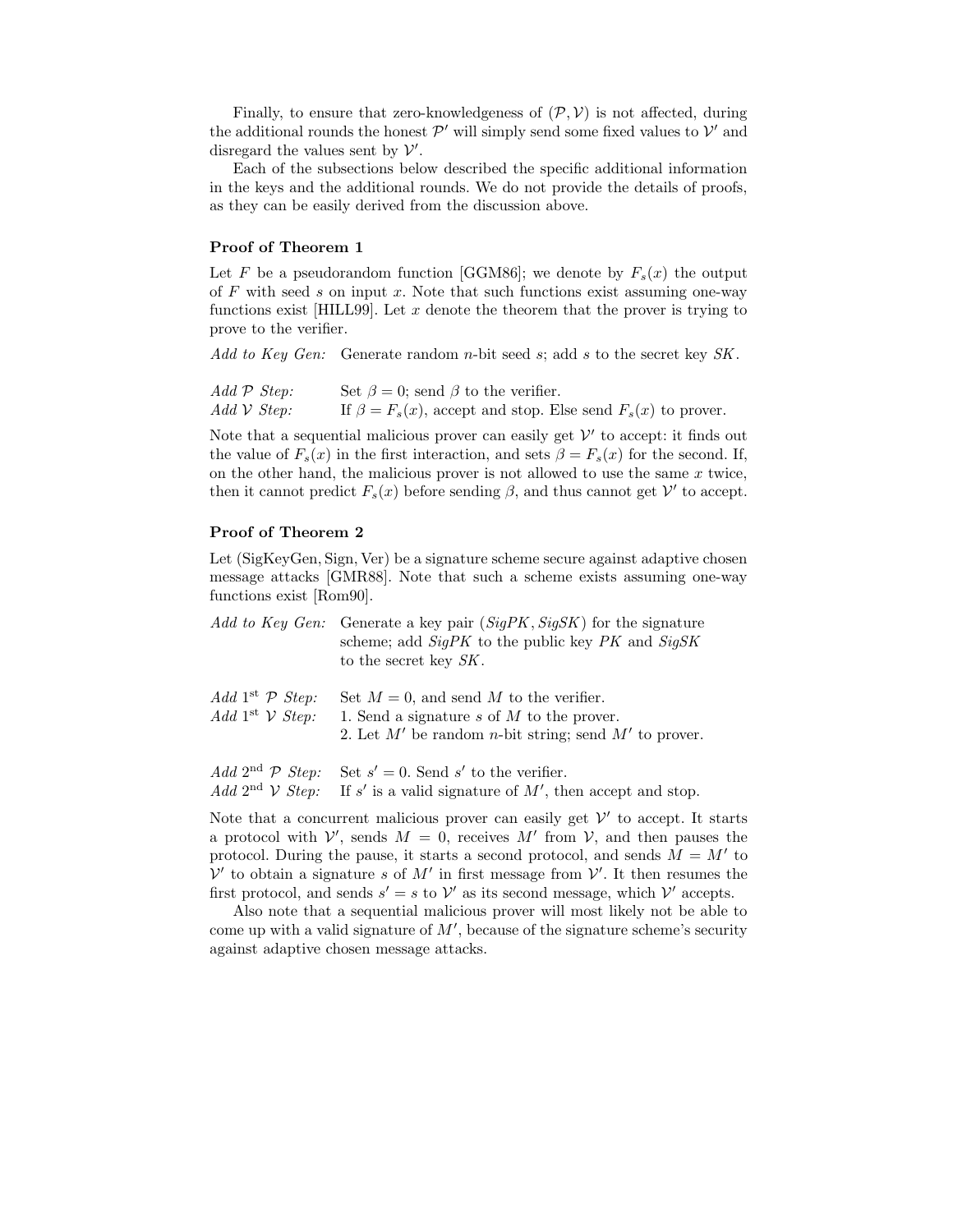### Proof of Theorem 3

Add P Step: Set  $\beta$  be the string of n zeroes; send  $\beta$  to the verifier. Add  $V$  Step: Set  $\alpha$  be a random string. If  $\beta = \alpha$ , accept and stop. Else send  $\alpha$  to the prover.

Note that a resetting malicious prover can easily get  $\mathcal{V}'$  to accept: it finds out the value of  $\alpha$  in the first interaction, then resets  $\mathcal{V}'$  with the same random tape (and hence the same  $\alpha$ , because  $\alpha$  comes from V's random tape) and sets  $\beta = \alpha$ for the second interaction. A concurrent malicious prover, on the other hand, knows nothing about  $\alpha$  when it determines  $\beta$ , and thus cannot get  $\mathcal{V}'$  to accept.

Note that this separation holds in the standard model as well—we never used the BPK model in this proof.

# 4 The "Exact" Soundness of Existing BPK Protocols

There are only two known protocols in the BPK model, the original one of [CGGM00] and the one of [MR01] (the latter actually working in a slightly stronger model). Thus we need to understand which notions of soundness they satisfy.

# The CGGM Protocol is Sequentially but Probably Not Concurrently Sound

Although [CGGM00] did not provide formal definitions of soundness in the BPK model, their soundness proof essentially shows that their protocol is sequentially sound. However, let us (sketchily) explain why it will probably not be possible to prove their protocol concurrently sound.

The CGGM protocol begins with  $V$  proving to  $P$  knowledge of the secret key by means of parallel repetitions of a three-round proof of knowledge subprotocol. The subprotocol is as follows: in the first round,  $\mathcal V$  sends to  $\mathcal P$  a *commitment*; in the second round,  $\mathcal P$  sends to  $\mathcal V$  a one-bit *challenge*; in the third round,  $\mathcal V$ sends to  $P$  a response. This is repeated k times in parallel in order to reduce the probability of  $V$  cheating to roughly  $2^{-k}$ .

In order to prove soundness against a malicious prover  $\mathcal{P}^*$ , these parallel repetitions of the subprotocol need to be simulated to  $\mathcal{P}^*$  (by a simulator that does not know the secret key). The best known simulation techniques for this general type of proof of knowledge run in time roughly  $2^k$ . This exponential in k simulation time is not a concern, because of their use of "complexity leveraging" in the proof of soundness. Essentially, the soundness of their protocol relies on an underlying much harder problem: for instance, one that is assumed to take more than  $2^{3k}$  time to solve. Thus, the soundness of the CGGM protocol is proved by contradiction: by constructing a machine from  $\mathcal{P}^*$  that runs in time  $2^k < 2^{3k}$ and yet solves the underlying harder problem.

A concurrent malicious prover  $\mathcal{P}^*$ , however, may choose to run L parallel copies of  $V$ . Thus, to prove soundness against such a  $\mathcal{P}^*$ , the proof-of-knowledge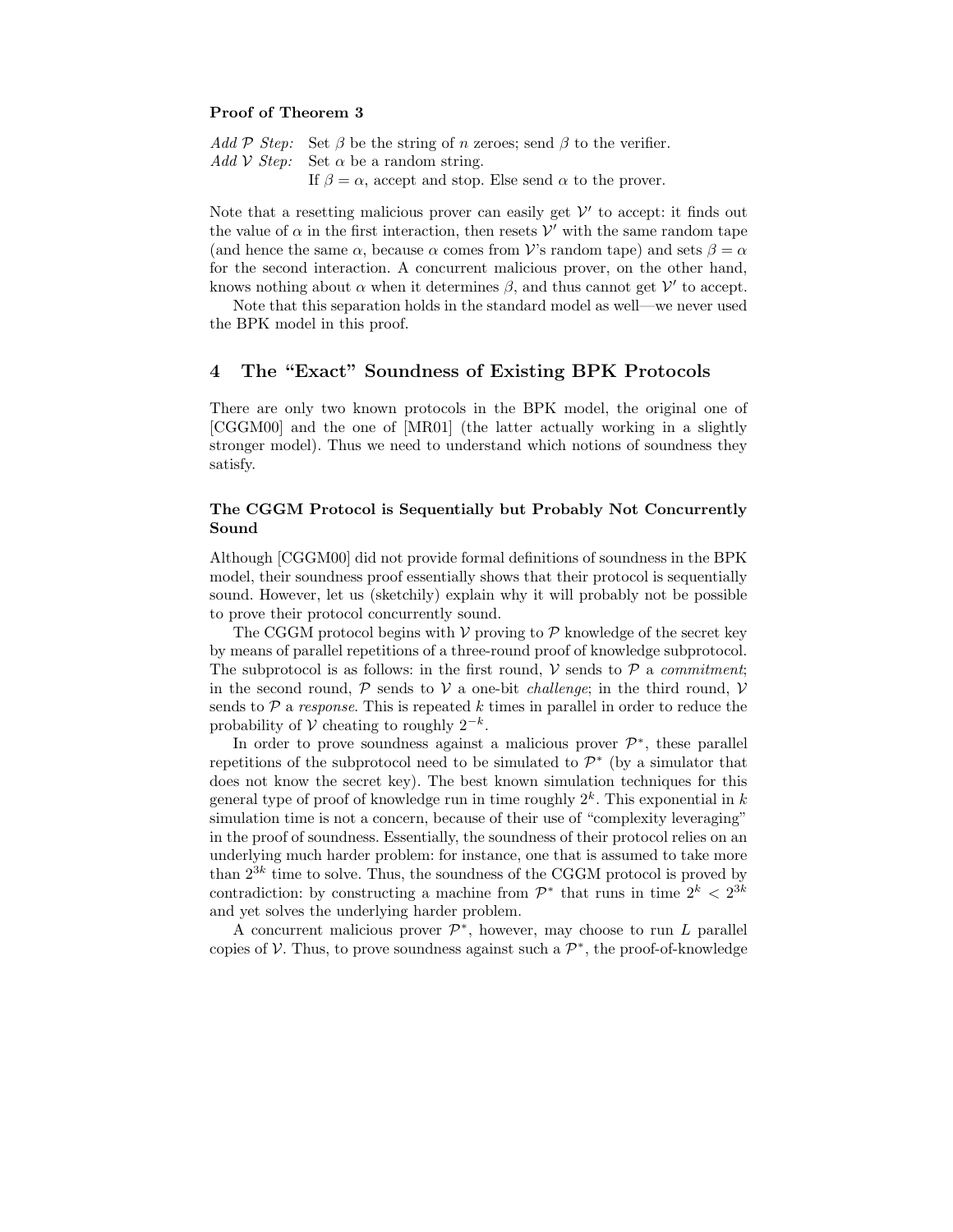subprotocol would have to be simulated  $Lk$  times in parallel, and this simulation would take roughly  $2^{Lk}$  time. If  $L > 3$ , then we will not be able to solve the underlying hard problem in time less than  $2^{3k}$ , and thus will not be able to derive any contradiction.

Thus, barring the emergence of a polynomial-time simulation for parallel repetitions of 3-round proofs of knowledge (or a dramatically new proof technique for soundness), the CGGM protocol is not provably concurrently sound.

### The MR Protocol is Concurrently but Not Resettably Sound

The protocol in [MR01] extends the BPK model with a counter. Namely, there is an a-priori polynomial bound  $B$  that limits the total number of times the verifier executes the protocol, and the verifier maintains state information from one interaction to the next via a counter (that can be tested and incremented in a single atomic operation).

Our soundness notions easily extend to the MR model as well, and their soundness proof can be easily modified to yield that their protocol is concurrently sound in the new model. However, let us (sketchily) prove here that the MR protocol is not resettably sound.

In the MR protocol, verifier  $V$  publishes a public key for a trapdoor commitment scheme, and then proves knowledge of the trapdoor using non-interactive zero-knowledge proof of knowledge (NIZKPK), relative to a jointly generated string  $\sigma$ . It is easy to see that in the MR protocol, if  $\mathcal{P}^*$  could learn V's trapdoor, then he could force  $V$  to accept a false theorem. The knowledge-extraction requirement of the NIZKPK system guarantees that, by properly selecting  $\sigma$ , one could extract the trapdoor from the proof. Now, a malicious resetting prover  $\mathcal{P}^*$ has total control over  $\sigma$ . Indeed, in the MR protocol  $\sigma$  is the exclusive-or of two strings:  $\sigma_{\mathcal{P}}$  provided by the prover in the first round, and  $\sigma_{\mathcal{V}}$  provided by the verifier in the second round. Thus,  $\mathcal{P}^*$  simply finds out  $\sigma_{\mathcal{V}}$  by running the protocol once, then resets V and provides  $\sigma_{\mathcal{P}}$  such that the resulting  $\sigma = \sigma_{\mathcal{V}} \oplus \sigma_{\mathcal{P}}$ will equal the string that allows  $\mathcal{P}^*$  to extract the trapdoor.

### 5 The Cost of Soundness in Zero-Knowledge Proofs

The BPK model was introduced to save rounds in RZK protocols, but has itself introduced four notions of soundness. We have already shown that these notions are formally separated. Now, we show that they also have quite different algorithmic requirements: namely, stronger notions of soundness for ZK protocols require more rounds to be implemented. More precisely, we show a lowerbound, namely that concurrently sound black-box ZK requires four or more rounds, and two upperbounds, namely that one-time-sound RZK can be achieved in three rounds (which can be shown optimal using the standard-model lowerbound of [GO94]), and that sequential RZK can be achieved in four rounds.

Note that our lowerbound in the BPK model is not contradicted by the existence of the 3-round concurrently-sound protocol of [MR01], which is in a stronger model, where the verifier has a counter.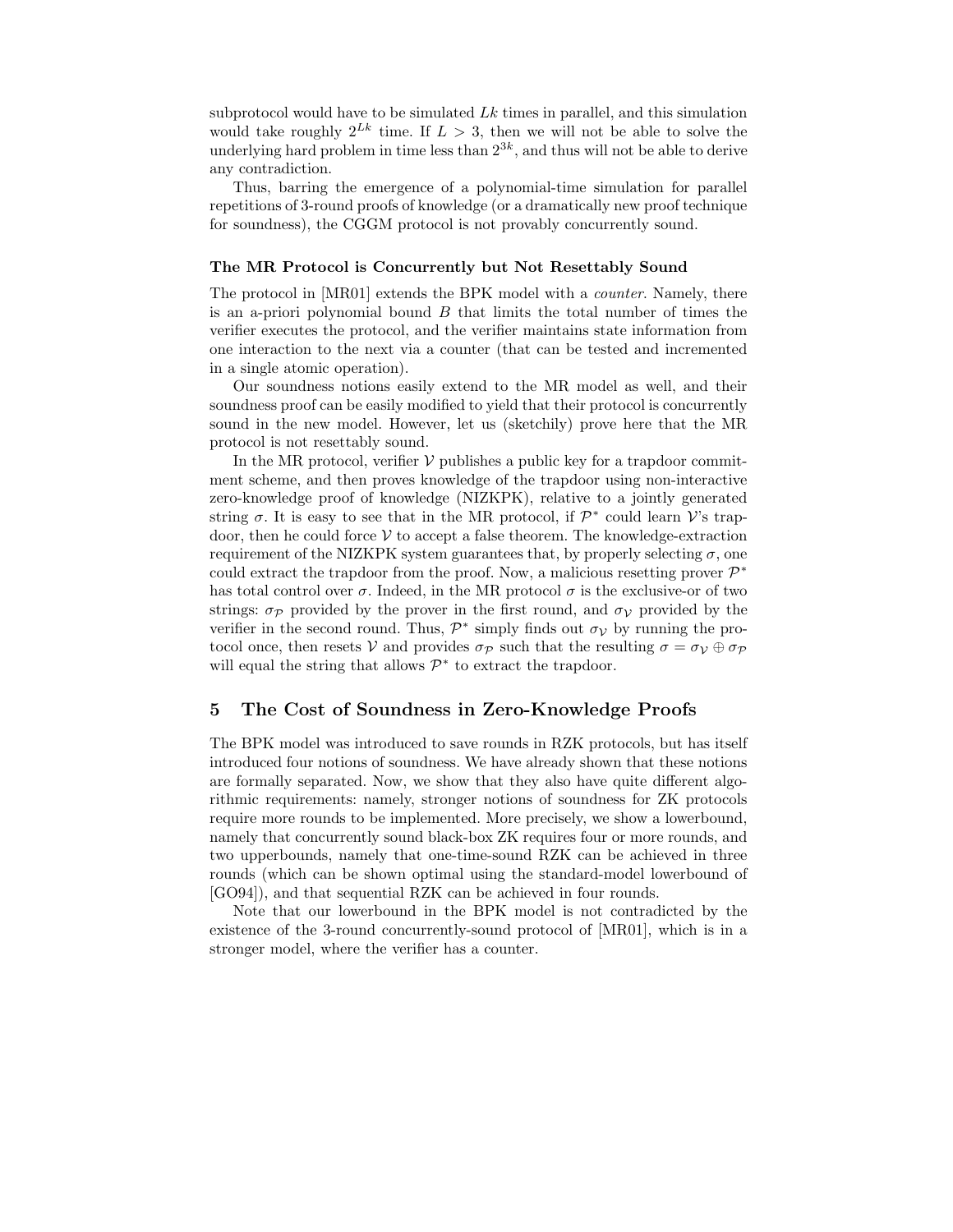We derive our lowerbound in the BPK model, where there are different notions of soundness, from the older one of Goldreich and Krawczyk [GK96] for black-box ZK in the standard model, where one-time, sequential and concurrent soundness coincide. Thus, somehow, their proof can be extended to verifiers that have public and secret keys, though (as clear from our upperbound) this extension fails to apply to some types of soundness. This point is important to understanding soundness in the BPK model, and we'll try to highlight it when sketching the lowerbound proof below.

Our bounds are not tight: we do not know whether 4-round concurrently sound RZK protocols exist, nor whether 3-round sequentially sound ZK protocols exist. Before our work, however, the gap was even wider: the CGGM sequentially sound— RZK protocol had 8 rounds without preprocessing, though it could be easily reduced to 5 rounds.

### 5.1 No Concurrent Soundness for Black-Box ZK in Three Rounds

Theorem 4 Any (resettable or not) black-box ZK protocol satisfying concurrent soundness in the BPK model for a language L outside of BPP requires at least four rounds.

Proof Sketch. The Goldreich and Krawczyk's proof that, for languages outside of BPP, there are no three-round protocols that are black-box zero-knowledge in the standard model, proceeds by contradiction. Assuming the existence of a black-box zero-knowledge simulator M, it constructs a BPP machine  $\overline{M}$  for L. Recall that M interacts with a verifier in order to output the verifier's view. On input x,  $\overline{M}$  works essentially as follows: it simply runs  $M$  on input x, simulating a verifier to it. For this simulation, M uses the algorithm of the honest verifier  $V$ and the messages supplied by  $M$ , but ignores the random strings supplied by  $M$ and uses its own random strings (if the same message is given twice by  $M$ , then  $\overline{M}$  uses the same random string—thus making the verifier appear deterministic to  $M$ ). If the view that M outputs at the end is accepting, then M concludes that  $x \in L$ . Otherwise, it concludes that  $x \notin L$ .

To show that  $M$  is a BPP machine for  $L$ , Goldreich and Krawczyk demonstrate two statements: that if  $x \in L$ , M is likely to output an accepting conversation, and that if  $x \notin L$ , M is unlikely to output an accepting conversation. The first statement follows because, by zero-knowledgeness, M's output is indistinguishable from the view generated by the true prover and the true verifier on input  $x$ , and, by completeness, this view is accepting. The second statement follows from soundness: if M can output an accepting conversation for  $x \notin L$ , then one can construct a malicious prover  $\mathcal{P}^*$  that can convince V of the false statement " $x \in L$ ." Such a  $\mathcal{P}^*$  needs in essence to "execute M" and simply let it interact with V.

Having  $\mathcal{P}^*$  execute M requires some care. At first glance, because simulator M is capable of resetting the verifier, it would seem that, in order to execute  $M$ . also  $\mathcal{P}^*$  should have this capability. However, for 3-round protocols only, [GK96] show that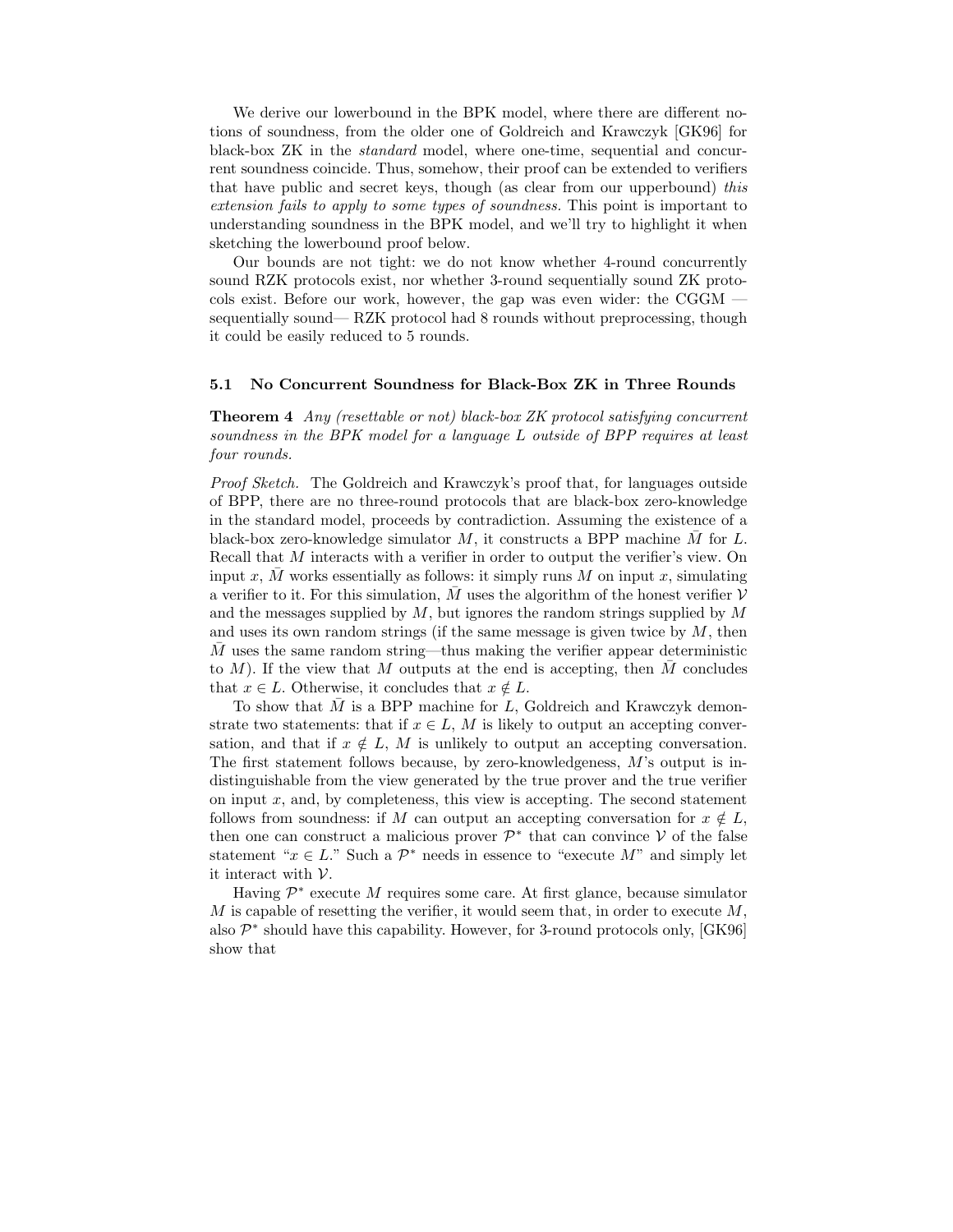(\*)  $\mathcal{P}^*$  can execute M without resetting  $\mathcal{V}$ , so long as it has one-time access to  $\mathcal{V}$ .

Notice that by the term "one-time access" we make retroactive use of our modern terminology: [GK96] make no mention of one-time provers, because they work in the standard model. However, this terminology allows us to separate their proof of (∗) into two distinct steps:

- (\*')  $\mathcal{P}^*$  can execute M so long as it has concurrent access to  $\mathcal{V}$ ; and
- $(*'')$  losing only a polynomial amount of efficiency, concurrent access to  $V$  is equivalent to one-time access.

Tedious but straightforward analysis shows that  $(*')$  and the rest of their proof except for (\*")— carries through in the BPK model (where the 3-round protocol is modified to include verifier key generation, and public and secret verifier keys are then involved). Step  $(*'$ , however, only holds in the standard model (where, as we pointed out, one-time, sequential and concurrent soundness coincide).

In sum, therefore, once verifier keys are introduced, one is left with a concurrent prover.  $\Box$ 

### 5.2 One-Time Sound RZK in Three Rounds

Theorem 5 Assuming the security of RSA with large prime exponents against subexponentially-strong adversaries, for any  $L \in \text{NP}$ , there exists a 3-round black-box RZK protocol in the BPK model that possesses one-time, but not sequential, soundness.

Proof Sketch. The proof of the theorem is constructive: we demonstrate such a protocol  $(\mathcal{P}, \mathcal{V})$ .

BASIC TOOLS. The protocol  $(\mathcal{P}, \mathcal{V})$  relies on three techniques: a pseudorandom function PRF [GGM86], a verifiable random functions VRF [MRV99], and a noninteractive zero-knowledge (NIZK) proof system (NIP, NIV) [BFM88,BDMP91]. Note that both PRFs and NIZKs can be constructed using general assumptions [HILL99,FLS99], and it is only for VRFs that we need the specific RSA assumption (which is formally stated in Appendix B.3).

The definitions of NIZKs and VRFs are recalled recalled in Appendix B. Here we briefly introduce the notation:

- The keys VRFPK, VRFSK for VRF are produced by VRFGen. The evaluation is performed by VRFEval, and the proof is computed by VRFProve. The verification is performed by VRFVer.
- $-$  The NIZK proof with security parameter n requires a shared random string  $\sigma$  of length NI $\sigma$ Len $(n)$ . The proof is computed by NIP and verified by NIV. The shared string and the proof together can by simulated by NIS.

The construction works for any language  $L$  for which an NIZK proof system exists, and, therefore, for all of NP.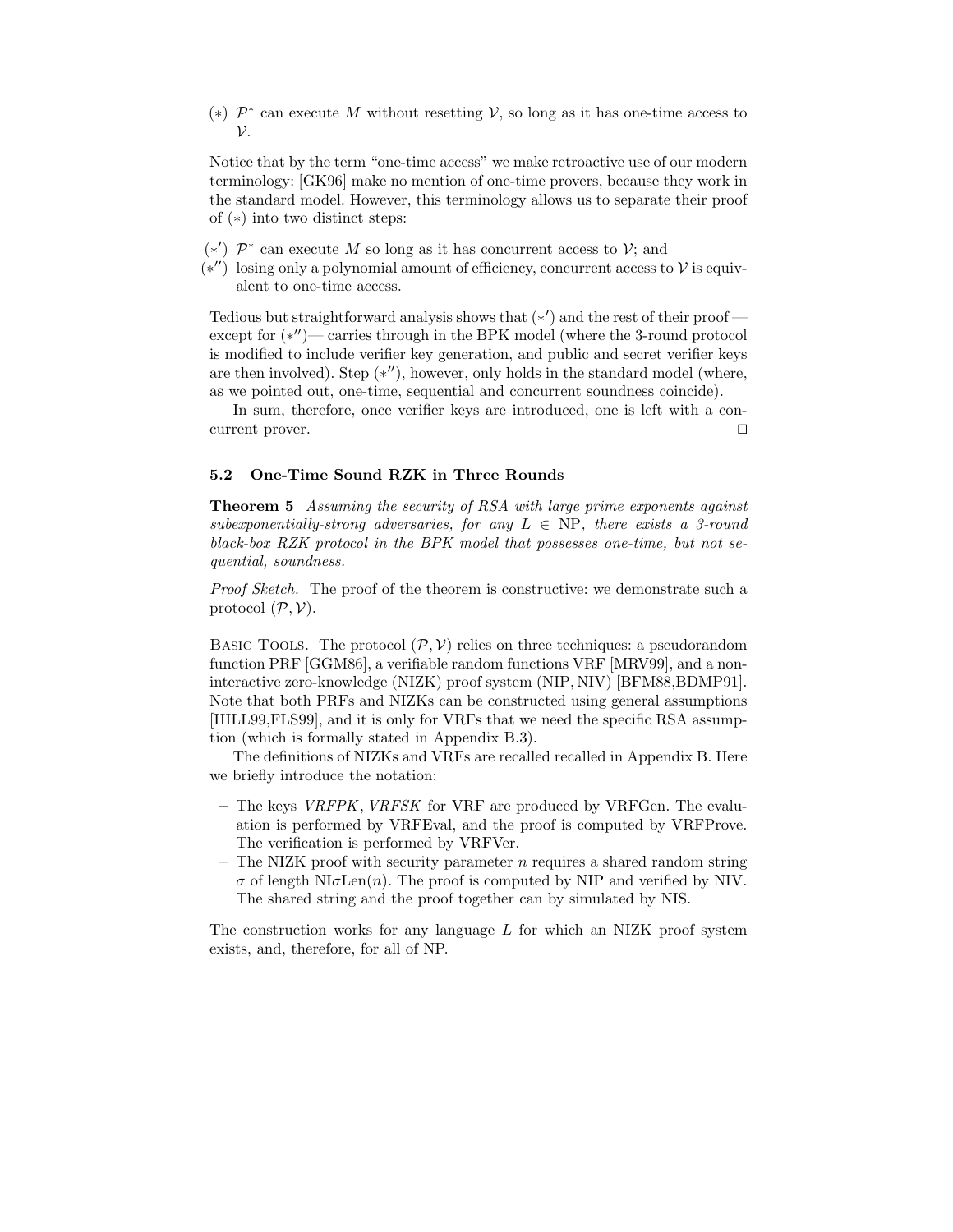This construction also uses "complexity leveraging" [CGGM00], although in a somewhat unusual way. Namely, let  $\alpha$  be the pseudorandomness constant for VRF (that is, the output of the VRFEval is indistinguishable from random for circuits of size  $2^{k^{\alpha}}$ , where k is VRF the security parameter). Let  $\gamma_1$  be the following constant: for all sufficiently large  $n$ , the length of the NIZK proof  $\Pi$ for  $x \in L$  of length n is upper bounded by  $n^{\gamma_1}$ . Let  $\gamma_2$  be the following constant: for all sufficiently large n, the length of the NP-witness y for  $x \in L$  of length n is upper bounded by  $n^{\gamma_2}$ . We then set  $\gamma = \max(\gamma_1, \gamma_2)$ , and  $\epsilon > \gamma/\alpha$ . We use NIZK with security parameter  $n$  and VRF with a (larger) security parameter  $k = n^{\epsilon}$ . This ensures that one can enumerate all potential NIZK proofs  $\Pi$ , or all potential NP-witnesses y, in time  $2^{n^{\gamma}}$ , which is less than the time it would take to break the residual pseudorandomness of VRF (because  $2^{n^{\gamma}} < 2^{k^{\alpha}}$ ).

THE PROTOCOL. For a security parameter n,  $\mathcal V$  generates a key pair for the VRF with output length  $NI\sigma Len(n)$  and security parameter  $k = n^{\epsilon}$ . VRFSK is  $V$ 's secret key, and *VRFPK* is  $V$ 's public key.

| <i>Public File:</i>         | A collection F of records $(id, VRFPK_{id})$ , where $VRFFK_{id}$<br>is allegedly the output of $VRFGen(1^k)$                                                                                                                                                                                        |
|-----------------------------|------------------------------------------------------------------------------------------------------------------------------------------------------------------------------------------------------------------------------------------------------------------------------------------------------|
| Common Input:               | An element $x \in L$                                                                                                                                                                                                                                                                                 |
| $P$ Private Input:          | The NP-witness y for $x \in L$ ; V's id and the file F;<br>a random string $\omega$                                                                                                                                                                                                                  |
| $\mathcal V$ Private Input: | A secret key SK                                                                                                                                                                                                                                                                                      |
| $P$ Step One:               | 1. Using the string $\omega$ as a seed for PRF, generate a string<br>$\sigma_P$ of length NI $\sigma$ Len $(n)$ from the inputs x, y and id.<br>2. Send $\sigma_{\mathcal{P}}$ to $\mathcal{V}$ .                                                                                                    |
| $V$ Step One:               | 1. Compute a string $\sigma_{\mathcal{V}}$ of length NI $\sigma$ Len( <i>n</i> ) as<br>$\sigma_{\mathcal{V}} = \text{VRFEval}(VRFSK, x)$ , and the VRF proof<br>$pf = \text{VRFProve}(VRFSK, x).$<br>2. Send $\sigma_{\mathcal{P}}$ and pf to $\mathcal{P}$ .                                        |
| $P$ Step Two:               | 1. Verify that $\sigma_{\mathcal{V}}$ is correct by invoking<br>VRFVer( <i>VRFPK</i> , $x, \tau, pf$ ). If not, abort.<br>2. Let $\sigma = \sigma_{\mathcal{V}} \oplus \sigma_{\mathcal{P}}$ . Using NIP $(\sigma, x, y)$ , compute and send<br>to V the proof $\Pi$ of the statement " $x \in L$ ." |
| $V$ Step Two:               | 1. Let $\sigma = \sigma_{\mathcal{V}} \oplus \sigma_{\mathcal{P}}$ . Using NIV $(\sigma, x, \Pi)$ , verify if $\Pi$ is valid<br>If so, accept. Else reject.                                                                                                                                          |

As far as we know, the above protocol is the first application of VRFs. The very strong properties of this new tool yield surprisingly simple proofs of one-time soundness and resettable zero-knowledgeness.

Completeness and RZK. As usual, completeness of our protocol is easily verified. The RZK property can be shown in a way similar to (and simpler than)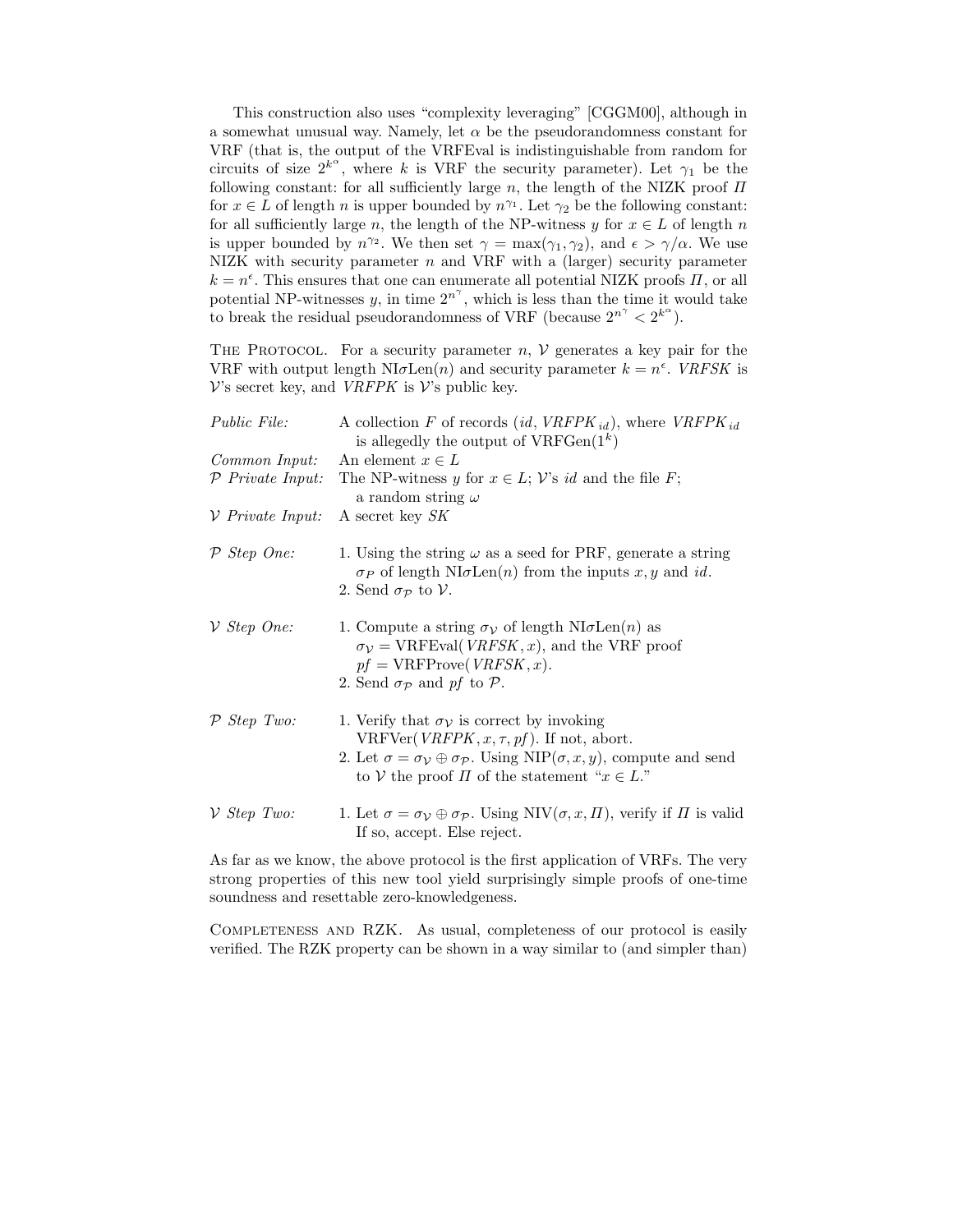the way is shown in [CGGM00] and [MR01]. One simply builds an RZK simulator who finds out VRFEval(*VRFSK, x*) for every pair (*VRFPK, x*) that  $\mathcal{V}^*$  is likely to input to  $P$ , and then rewinds and uses the NIZK simulator NIS(x) just like the sequential malicious prover described above.

Soundness. First of all, note that soundness of our protocol is provably not sequential, because  $\sigma_{\mathcal{V}}$  depends only on the input x, and hence will repeat if V is run with the same x twice. Thus, once a sequential malicious prover  $\mathcal{P}^*$  knows  $\sigma_{\mathcal{V}}$ , it can run the NIZK simulator NIS(x) to obtain  $(\sigma', \Pi')$ , restart with the same x, and use  $\sigma'_{\mathcal{P}} = \sigma' \oplus \sigma_{\mathcal{V}}$  as its first message and  $\Pi'$  as its second message.

To show one-time soundness, first assume (for simplicity) that  $\mathcal{P}^*$  interacts with  $V$  only once (we will deal with the general case later). Then we will construct a machine  $T = (T_J, T_E)$  to break the residual pseudorandomness of the VRF (see the definition of VRF in Appendix B). Namely, given the public key VRFPK of a VRF with security parameter  $k$ ,  $T_J$  runs the first stage of  $\mathcal{P}^*$  on input VRFPK to receive a string x. It then checks if  $x \in L$  by simply enumerating all potential NP witnesses y in time  $2^{n^{\gamma_2}}$ . If it is, then  $T_J$  outputs  $(x, state)$ , where  $state = 0$ . Otherwise, it runs the second stage of  $\mathcal{P}^*$  to receive  $\sigma_P$ , and outputs  $(x, state)$ , where  $state = (x, \sigma_{\mathcal{P}})$ .

Now,  $T_E$  receives v, and  $T_E$ 's job is to find out whether v is a random string or VRFEval(VRFSK, x). If state = 0, then  $T_E$  simply guesses at random. Otherwise,  $state = (x, \sigma_{\mathcal{P}})$ . Let  $\sigma = \sigma_{\mathcal{P}} \oplus v$ . If v is a random string, then  $\sigma$  is also random, so most likely there is no NIZK proof  $\Pi$  of the statement " $x \in L$ " with respect to  $\sigma$  (by soundness of the NIZK proof system). Otherwise,  $v = \sigma_{\mathcal{V}}$ , so, if  $\mathcal{P}^*$  has a better than negligible probability of success, then there is a better than negligible probability that  $\Pi$  exists with respect to  $\sigma$ . Thus,  $T_E$  simply searches whether a proof  $\Pi$  exists (in time  $2^{n^{\gamma_1}}$ ) to determine whether v is random or the output of VRFEval.

Complexity leveraging is crucial here: we are using the fact that the VRF is "stronger" than the non-interactive proof system. Otherwise, the output of VRFProve (which the prover gets, but  $T$  does not) could help a malicious prover find  $\Pi$ . By using a stronger VRF, we are ensuring that such  $\Pi$  will most likely not even exist.

Now we address the general case, when  $\mathcal{P}^*$  is allowed  $s(n)$  sequential interactions with  $V$ , and wins if  $V$  accepts at least one of them (say, the *i*-th one) for  $x_i \notin L$ . Then  $T_J$  simply guesses, at random, the conversation number i for which  $\mathcal{P}^*$  will succeed, and simulates conversations before the *i*-th one by querying VRFEval and VRFProve on  $x_j$  for  $j < i$  (it is allowed to do so, because, in one-time soundness,  $x_j \neq x_i$ ).

#### 5.3 Sequentially Sound RZK in Four Rounds

**Theorem 6** Assuming there exist certified trapdoor permutation families<sup>4</sup> secure against subexponentially-strong adversaries, for any  $L \in NP$ , there exists

<sup>&</sup>lt;sup>4</sup> A trapdoor permutation family is *certified* if it is easy to verify that a given function belongs to the family.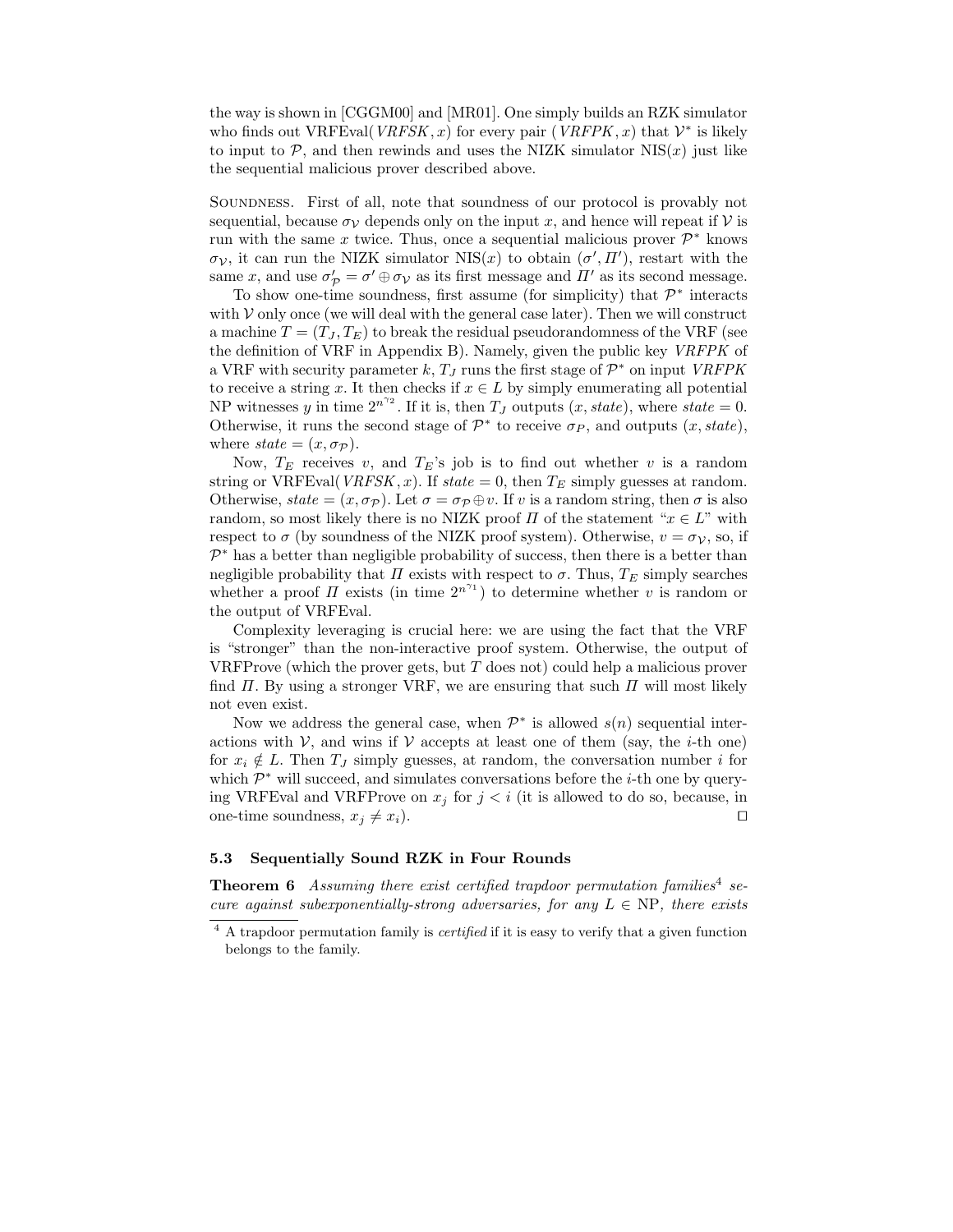a 4-round black-box RZK protocol in the BPK model that possesses sequential soundness.

Proof Sketch. The proof is, again, constructive. The construction is a modification of the CGGM protocol (which has 8 rounds, and can easily be modified to have 5 by combining the first three rounds with later rounds).

MAIN IDEAS. The CGGM protocol starts with a three-round proof of knowledge subprotocol in which  $V$  proves to  $P$  knowledge of the secret key. After that,  $P$ proves to  $V$  that a graph is three-colorable using a five-round protocol.

Our main idea is to replace the five-round protocol with a single round using non-interactive zero-knowledge. The first three rounds are then used both for the proof of knowledge and for agreeing on a shared random auxiliary string σ needed for the NIZK proof. To agree on σ, V sends to P an encryption of a random string  $\sigma_{\mathcal{V}}$ ,  $\mathcal{P}$  sends to  $\mathcal{V}$  its own random string  $\sigma_{\mathcal{P}}$ , and then  $\mathcal{V}$  reveals  $\sigma_{\mathcal{V}}$  (and the coins used to encrypt it). The string  $\sigma$  is computed as  $\sigma_{\mathcal{P}} \oplus \sigma_{\mathcal{V}}$ .

Thus, V's key pair is simply a key pair for an encryption scheme. The protocol is zero-knowledge essentially for the same reasons that the CGGM protocol is zero-knowledge: because the simulator can extract the decryption key from the proof of knowledge and thus find out  $\sigma_{\mathcal{V}}$  before needing to submit  $\sigma_{\mathcal{P}}$ . This will allow it to select  $\sigma$  as it wishes and thus use the NIZK simulator.

The protocol is sequentially sound because if the theorem is false, then with respect to only a negligible portion of the possible strings  $\sigma$  does a NIZK proof of the theorem exist. Thus, if a malicious prover  $\mathcal{P}^*$ , after seeing only an encryption of  $\sigma_{\mathcal{V}}$ , is able to come up with  $\sigma_{\mathcal{P}}$  such that the NIZK proof exists with respect to the resulting string  $\sigma = \sigma_P \oplus \sigma_{\mathcal{V}}$ , then one can use  $\mathcal{P}^*$  to break the security of the encryption scheme.

The computational assumption for our protocol follows from the fact that trapdoor permutations are sufficient for encryption [GM84,Yao82,GL89], certified trapdoor permutations are sufficient for NIZKs [FLS99], one-way permutations are sufficient for the proof of knowledge [Blu86] (which is the same as in the CGGM protocol) and one-way functions are sufficient for PRFs [HILL99].

DETAILS OF THE CONSTRUCTION. This construction, like the previous one, works for any languages  $L$  for which an NIZK proof system exists. Hence it works for all  $L \in NP$ .

The protocol below relies on parallel executions of three-round proofs of knowledge, which are performed in exactly the same way as in [CGGM00]. We also use "complexity leveraging," in a way similar to our three-round one-timesound construction. Namely, let  $\alpha$  be the indistinguishability constant for the encryption scheme (that is, the encryptions of two different strings are indistinguishable from each other for circuits of size  $2^{k^{\alpha}}$ , where k is the security parameter). Let  $\gamma_1$  be the following constant: for all sufficiently large n, the length of the NIZK proof  $\Pi$  for x of length n is upper bounded by  $n^{\gamma_1}$ . Let  $\gamma_2$  be following constant: n parallel repetitions of the proof-of-knowledge subprotocol can be simulated in time less that  $2^{n^{\gamma_2}}$ . We then set  $\gamma = \max(\gamma_1, \gamma_2)$ , and  $\epsilon > \gamma/\alpha$ .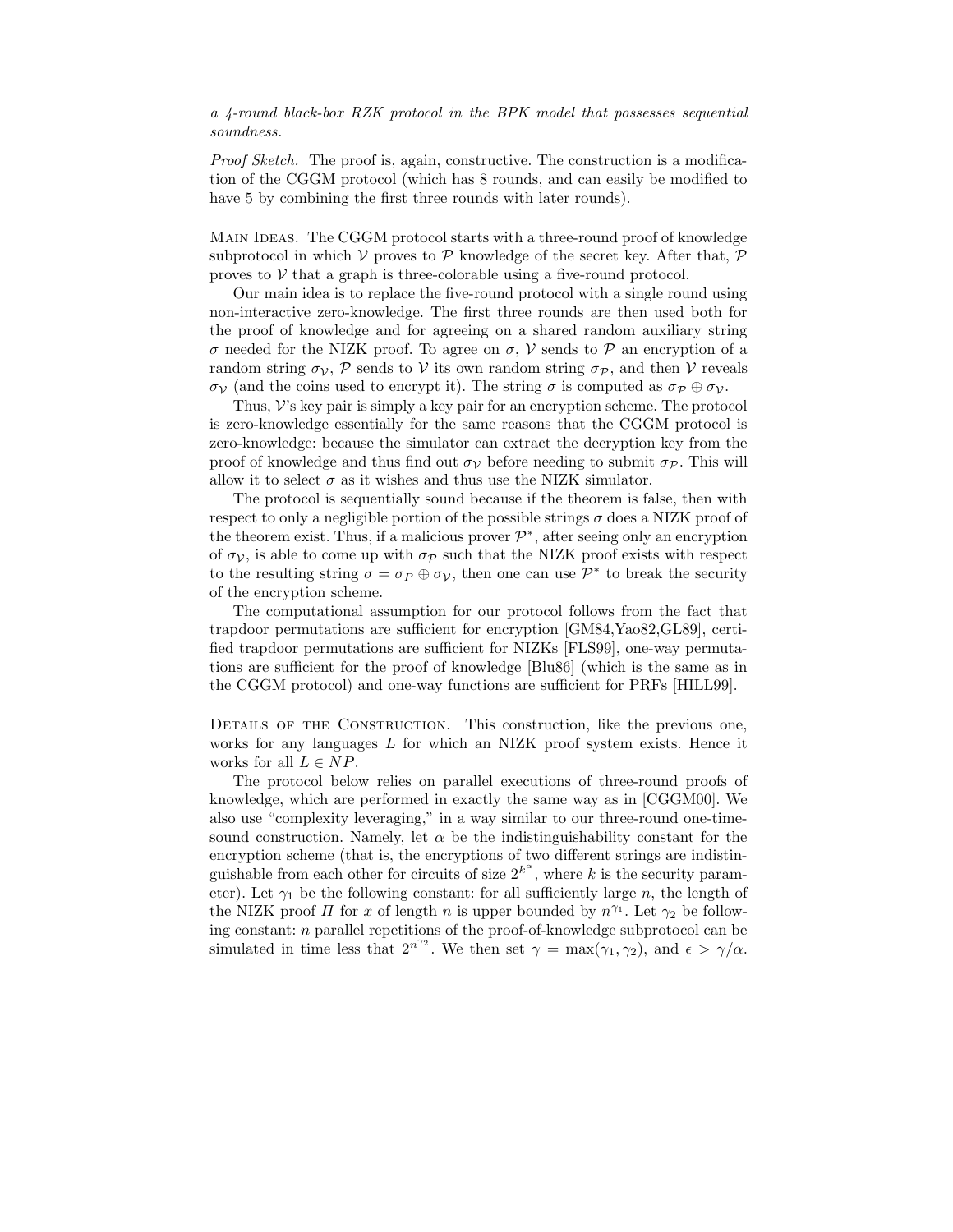We use NIZK with security parameter  $n$  and perform  $n$  parallel repetitions of the proof-of-knowledge subprotocol, while the encryption scheme has a (larger) security parameter  $k = n^{\epsilon}$ . This ensures that one can enumerate all potential NIZK proofs  $\Pi$  and simulate the proof of knowledge subprotocol in time  $2^{n^{\gamma}}$ , which is less than the time it would take to break the indistinguishability of the encryption scheme (because  $2^{n^{\gamma}} < 2^{k^{\alpha}}$ ).

THE PROTOCOL. For a security parameter n, the verifier  $\mathcal V$  generates a pair  $(EncPK, EncSK)$  of keys for the encryption scheme with security parameter  $k = n^{\epsilon}$ . EncSK is V's secret key, and EncPK is V's public key.

| <i>Public File:</i> | A collection F of records $(id, EncPK_{id})$ , where $EncPK_{id}$ is                             |
|---------------------|--------------------------------------------------------------------------------------------------|
|                     | allegedly the output of $\mathcal{V}$ 's key generation                                          |
|                     | <i>Common Inputs:</i> An element $x \in L$                                                       |
|                     | P Private Input: The NP-witness y for $x \in L$ ; V's id and the file F;                         |
|                     | a random string $\omega$                                                                         |
|                     | V Private Input: A secret key $EncSK$ ; a random string $\rho$                                   |
|                     |                                                                                                  |
|                     | V Step One: 1. Generate a random string $\sigma_{\mathcal{V}}$ of length NI $\sigma$ Len $(n)$ . |

- 2. Encrypt  $\sigma_{\mathcal{V}}$ , using a portion  $\rho_E$  of the input random string  $\rho$ , to get a ciphertext c. Send  $c$  to  $\mathcal{P}$ .
- 3. Generate and send to  $P$  the first message of the n parallel repetitions of the proof of knowledge of EncSK.
- P Step One: 1. Using the input random string  $\omega$  as a seed for PRF, generate a sufficiently long "random" string from the input to be used in the remaining computation by  $P$ .
	- 2. Generate and send to V random string  $\sigma_{\mathcal{P}}$  of length NI $\sigma$ Len $(n)$ .
	- 3. Generate and send to  $V$  the second message of the *n* parallel repetitions of the proof of knowledge of EncSK.
- V Step Two: 1. Send  $\sigma_{\mathcal{V}}$  and the coins  $\rho_E$  used to encrypt it to  $\mathcal{P}$ . 2. Generate and send the third message of the n parallel repetitions of the proof of knowledge of EncSK.
- P Step Two: 1. Verify that  $\sigma_{\mathcal{V}}$  encrypted with coins  $\rho_E$  produces ciphertext c.
	- 2. Verify the n parallel repetitions proof of knowledge of EncSK. 3. If both verifications hold, let  $\sigma = \sigma_{\mathcal{V}} \oplus \sigma_{\mathcal{P}}$ . Using the NIZK
		- prover  $\text{NIP}(\sigma, x, y)$ , compute and send to V the proof  $\Pi$  of the statement " $x \in L$ ."
- V Step Three: Let  $\sigma = \sigma_{\mathcal{V}} \oplus \sigma_{\mathcal{P}}$ . Using the NIZK verifier NIV $(\sigma, x, \Pi)$ , verify if  $\Pi$  is valid. If so, accept. Else reject.

Completeness and RZK. Completeness of this protocol is, as usual, easily verified. The proof of resettable zero-knowledgeness is very similar to that of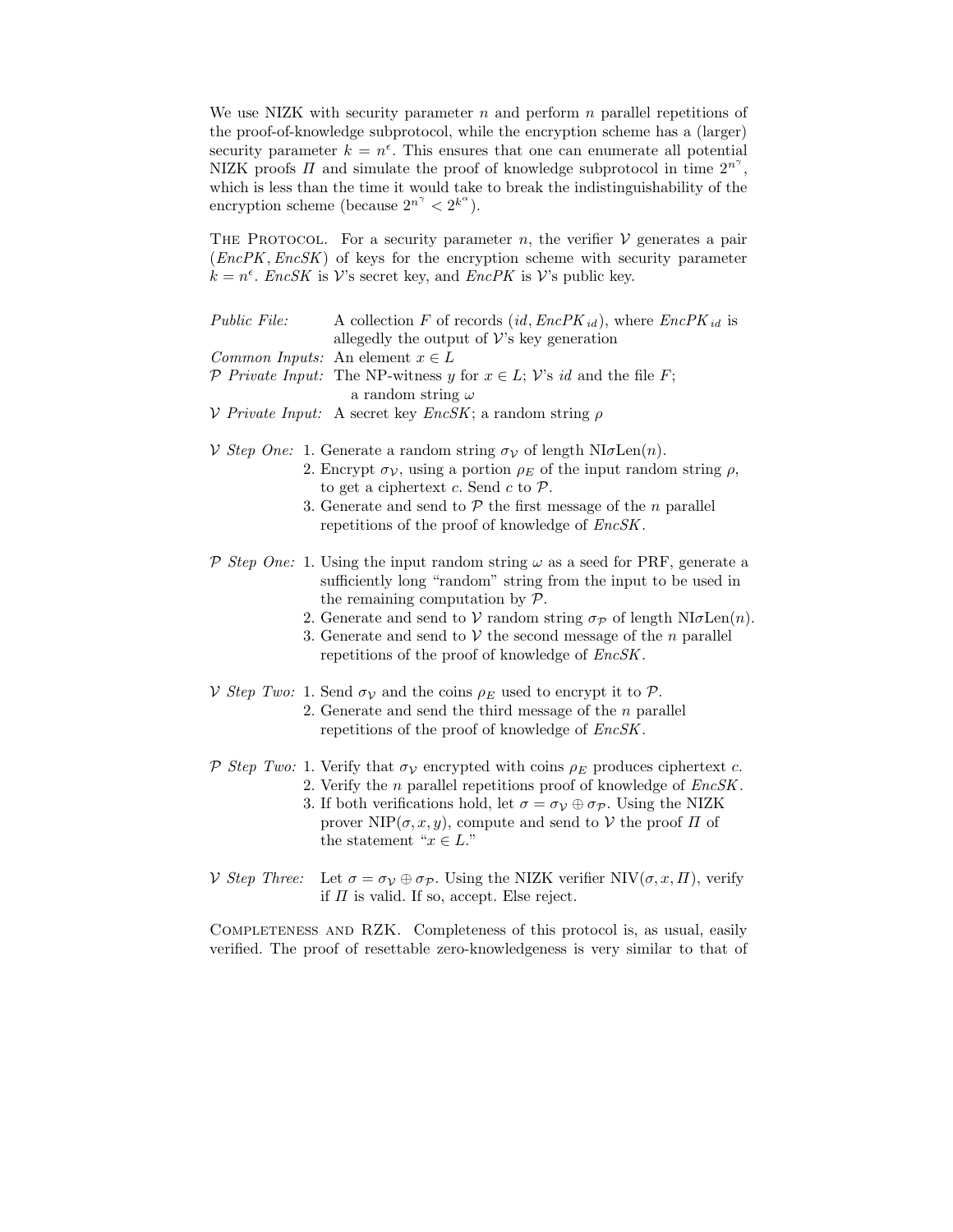[CGGM00]: once the simulator recovers  $SK$  from the proof of knowledge, it can find out  $\sigma_{\mathcal{V}}$  before having to send  $\sigma_{\mathcal{P}}$ , and thus can run the NIZK simulator to get  $(\sigma, \Pi)$  and set  $\sigma_{\mathcal{P}} = \sigma \oplus \sigma_{\mathcal{V}}$ .

SOUNDNESS. Sequential soundness can be shown as follows. Suppose  $\mathcal{P}^*$  is a malicious prover that can make  $\mathcal V$  accept a false theorem with probability  $p(n)$ (where the probability is taken over the coin tosses of the  $V$  and  $\mathcal{P}^*$ ). First, assume (for simplicity) that  $\mathcal{P}^*$  interacts with V only once (we will deal with the general case of a sequential malicious prover later).

We will use  $\mathcal{P}^*$  to construct an algorithm A that breaks the encryption scheme. A is given, as input, the public key  $PK$  for the encryption scheme. Its job is to pick two strings  $\tau_0$  and  $\tau_1$ , receive an encryption of  $\tau_b$  for a random bit b and tell whether  $b = 0$  or  $b = 1$ . It picks  $\tau_0$  and  $\tau_1$  simply as random strings of length NI $\sigma$ Len $(n)$ . Let c be the encryption of  $\tau_b$ . Then A publishes PK as its public key, runs the first stage of  $\mathcal{P}^*$  to receive x, and initiates a protocol with the second stage of  $\mathcal{P}^*$ .

In the first message, A sends c for the encryption of  $\sigma_{\mathcal{V}}$  (for the proof-ofknowledge subprotocol, A uses the simulator, which runs in time  $2^{n^{\gamma_2}}$ . It then receives  $\sigma_{\mathcal{P}}$  from  $\mathcal{P}^*$ , computes  $\sigma_i = \sigma_{\mathcal{P}} \oplus \tau_i$  and determines (by exhaustive search, which takes time  $2^{n^{\gamma_1}}$ ) if there exists an NIZK proof  $\Pi_i$  for the statement  $x \in L$  with respect to  $\sigma_i$  (for  $i = 0, 1$ ). If  $\Pi_i$  exists and  $\Pi_{1-i}$  does not, then A outputs  $b = i$ . If neither  $\Pi_0$  nor  $\Pi_1$  exists, or if both exist, then A outputs a random guess for b.

We now need to compute the probability that  $A$  correctly guessed  $b$ . Of course, by construction,

$$
\Pr[A \text{ outputs } b] = \Pr[\exists \Pi_b \text{ and } \nexists \Pi_{1-b}] + \Pr[\exists \Pi_b \text{ and } \exists \Pi_{1-b}]/2 + \Pr[\nexists \Pi_b \text{ and } \nexists \Pi_{1-b}]/2.
$$

Note that  $Pr[\exists \Pi_b \text{ and } \exists \Pi_{1-b}] + Pr[\nexists \Pi_b \text{ and } \nexists \Pi_{1-b}] = 1 - (Pr[\exists \Pi_b \text{ and } \nexists \Pi_{1-b}] +$  $Pr[\nexists \Pi_b \text{ and } \exists \Pi_{1-b}].$  Therefore,

 $Pr[A \text{ outputs } b] = 1/2 - Pr[\nexists \Pi_b \text{ and } \exists \Pi_{1-b}]/2 + Pr[\exists \Pi_b \text{ and } \nexists \Pi_{1-b}]/2$ .

Note that the either of the events  $\frac{1}{2} \prod_{b}$  and  $\frac{1}{2} \prod_{1-b}$  can occur only if  $x \notin L$ , by completeness of the NIZK system. Therefore,

$$
\Pr[A \text{ outputs } b] = 1/2 - \Pr[\nexists \Pi_b \text{ and } \exists \Pi_{1-b} \text{ and } x \notin L]/2 +
$$
\n
$$
\Pr[\exists \Pi_b \text{ and } \nexists \Pi_{1-b} \text{ and } x \notin L]/2
$$
\n
$$
= 1/2 - \Pr[\nexists \Pi_b \text{ and } \exists \Pi_{1-b} \text{ and } x \notin L]/2
$$
\n
$$
+ \Pr[\exists \Pi_b \text{ and } x \notin L]/2 - \Pr[\exists \Pi_b \text{ and } \exists \Pi_{1-b} \text{ and } x \notin L]/2
$$
\n
$$
\geq 1/2 + p(n)/2 - \Pr[\exists \Pi_{1-b} \text{ and } x \notin L].
$$

However,  $\tau_{1-b}$  is picked uniformly at random and  $\mathcal{P}^*$  receives no information about it, so the string  $\sigma_{1-b} = \sigma_{\mathcal{P}} \oplus \tau_{1-b}$  is distributed uniformly at random,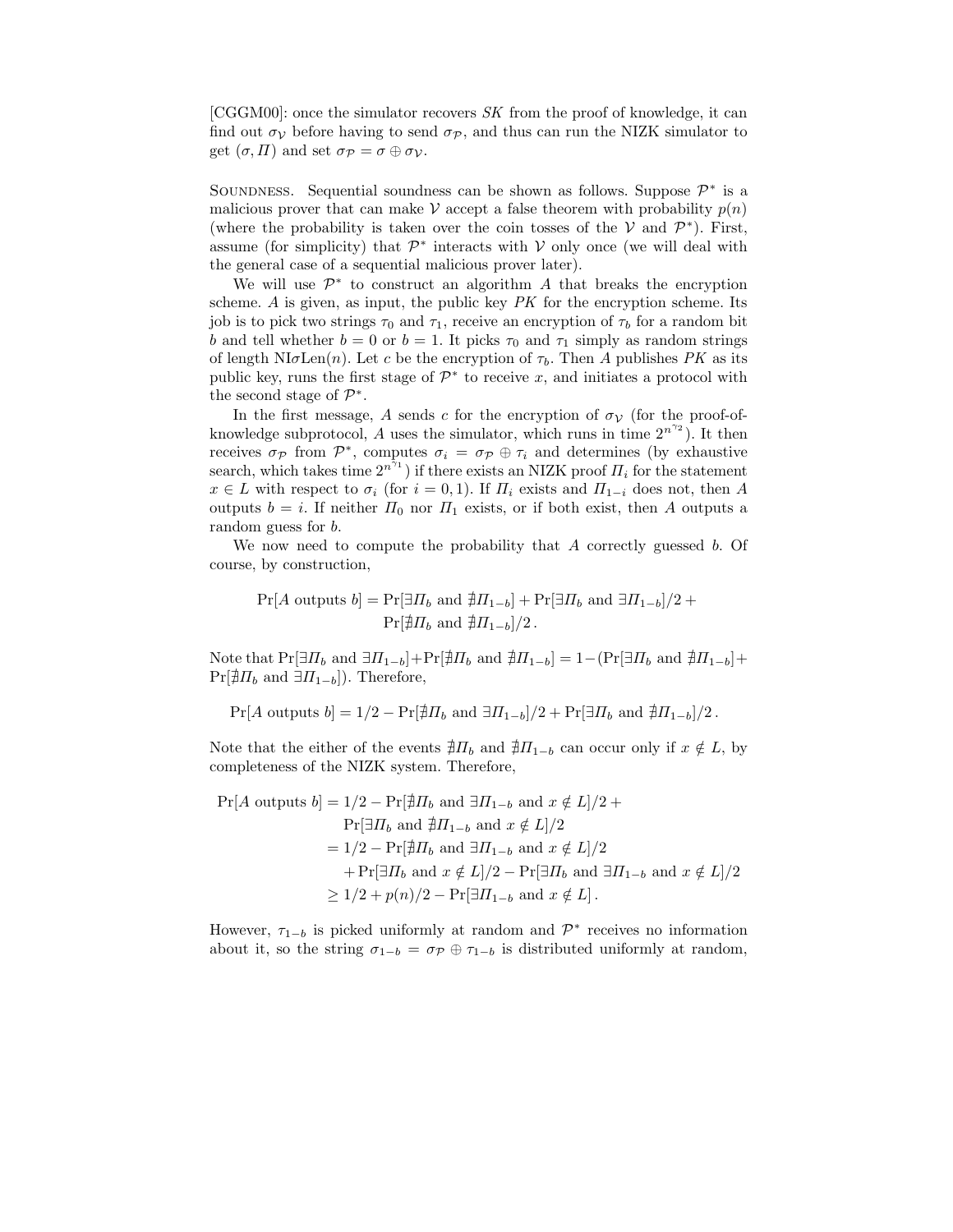so, by soundness of NIZK,  $Pr[\exists \Pi_{1-b}$  and  $x \notin L]$  is negligible in n. Thus, A's advantage is only negligibly less than  $p(n)/2$ .

Now we address the case of sequential malicious provers. Suppose  $\mathcal{P}^*$  is an s-sequential malicious prover. Then  $\mathcal{P}^*$  initiates at most  $s(n)$  sequential conversations and wins if V accepts at least one of them for  $x \notin L$ . Then A simply guesses, at random, the conversation for which  $\mathcal{P}^*$  will succeed, and simply simulates the other conversations by using the simulator for the proof of knowledge and honestly encrypting random strings. Only for that conversation does it use the procedure described above. This reduces A's advantage by a polynomial factor of at most  $s(n)$ .

# References

- [BCC88] Gilles Brassard, David Chaum, and Claude Crépeau. Minimum disclosure proofs of knowledge. Journal of Computer and System Sciences, 37(2):156– 189, October 1988.
- [BDMP91] Manuel Blum, Alfredo De Santis, Silvio Micali, and Giuseppe Persiano. Noninteractive zero-knowledge. SIAM Journal on Computing, 20(6):1084– 1118, December 1991.
- [BFM88] Manuel Blum, Paul Feldman, and Silvio Micali. Non-interactive zeroknowledge and its applications (extended abstract). In Proceedings of the Twentieth Annual ACM Symposium on Theory of Computing, pages 103– 112, Chicago, Illinois, 2–4 May 1988.
- [Blu86] Manuel Blum. How to prove a theorem so no one else can claim it. In Proc. of the International Congress of Mathematicians, Berkeley, CA, pages 1444–1451, 1986.
- [CGGM00] Ran Canetti, Oded Goldreich, Shafi Goldwasser, and Silvio Micali. Resettable zero-knowledge. In Proceedings of the Thirty-Second Annual ACM Symposium on Theory of Computing, Portland, Oregon, 21–23 May 2000. Updated version available at the Cryptology ePrint Archive, record 1999/022, http://eprint.iacr.org/.
- [CKPR01] Ran Canetti, Joe Kilian, Erez Petrank, and Alon Rosen. Black-box concurrent zero-knowledge requires  $\Omega(\log n)$  rounds. In Proceedings of the Thirty-Second Annual ACM Symposium on Theory of Computing, Crete, Greece, 6–8 July 2001.
- [DNS98] Cynthia Dwork, Moni Naor, and Amit Sahai. Concurrent zero knowledge. In Proceedings of the Thirtieth Annual ACM Symposium on Theory of Computing, pages 409–418, Dallas, Texas, 23–26 May 1998.
- [FLS99] Uriel Feige, Dror Lapidot, and Adi Shamir. Multiple non-interactive zero knowledge proofs under general assumptions. SIAM Journal on Computing, 29(1):1–28, 1999.
- [FS89] Uriel Feige and Adi Shamir. Zero knowledge proofs of knowledge in two rounds. In G. Brassard, editor, Advances in Cryptology—CRYPTO '89, volume 435 of Lecture Notes in Computer Science, pages 526–545. Springer-Verlag, 1990, 20–24 August 1989.
- [GGM86] Oded Goldreich, Shafi Goldwasser, and Silvio Micali. How to construct random functions. Journal of the ACM, 33(4):792–807, October 1986.
- [GK96] Oded Goldreich and Hugo Krawczyk. On the composition of zero-knowledge proof systems. SIAM Journal on Computing, 25(1):169–192, February 1996.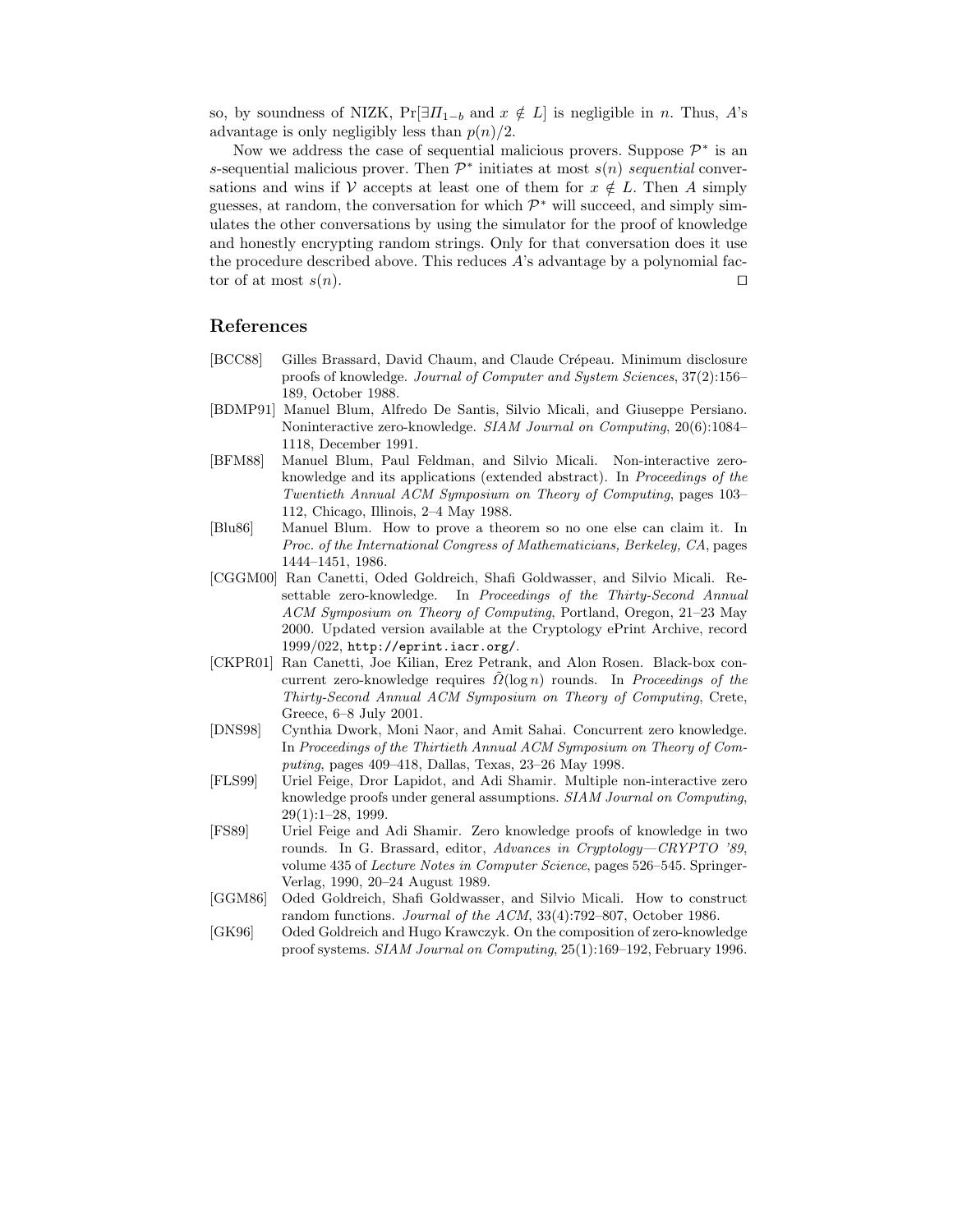- [GL89] O. Goldreich and L. Levin. A hard-core predicate for all one-way functions. In Proceedings of the Twenty First Annual ACM Symposium on Theory of Computing, pages 25–32, Seattle, Washington, 15–17 May 1989.
- [GM84] S. Goldwasser and S. Micali. Probabilistic encryption. Journal of Computer and System Sciences, 28(2):270–299, April 1984.
- [GMR88] Shafi Goldwasser, Silvio Micali, and Ronald L. Rivest. A digital signature scheme secure against adaptive chosen-message attacks. SIAM Journal on Computing, 17(2):281–308, April 1988.
- [GMR89] Shafi Goldwasser, Silvio Micali, and Charles Rackoff. The knowledge complexity of interactive proof systems. SIAM Journal on Computing, 18:186– 208, 1989.
- [GO94] Oded Goldreich and Yair Oren. Definitions and properties of zeroknowledge proof systems. Journal of Cryptology, 7(1):1–32, 1994.
- [HILL99] J. Håstad, R. Impagliazzo, L.A. Levin, and M. Luby. Construction of pseudorandom generator from any one-way function. SIAM Journal on Computing, 28(4):1364–1396, 1999.
- [MR01] Silvio Micali and Leonid Reyzin. Min-round resettable zero knowledge in the public-key model. In Birgit Pfitzmann, editor, Advances in Cryptology—EUROCRYPT 2001, volume 2045 of Lecture Notes in Computer Science, pages 373–393. Springer-Verlag, 6–10 May 2001.
- [MRV99] Silvio Micali, Michael Rabin, and Salil Vadhan. Verifiable random functions. In 40th Annual Symposium on Foundations of Computer Science, pages 120–130, New York, October 1999. IEEE.
- [Rom90] John Rompel. One-way functions are necessary and sufficient for secure signatures. In Proceedings of the Twenty Second Annual ACM Symposium on Theory of Computing, pages 387–394, Baltimore, Maryland, 14–16 May 1990.
- [Yao82] A. C. Yao. Theory and application of trapdoor functions. In 23rd Annual Symposium on Foundations of Computer Science, pages 80–91, Chicago, Illinois, 3–5 November 1982. IEEE.

# A Definitions of Completeness and RZK

Completeness for a pair  $(\mathcal{P}, \mathcal{V})$  is defined the usual way. Consider the following procedure for  $(\mathcal{P}, \mathcal{V})$ , a string  $x \in L$  of length n and a string y.

### Procedure Normal-Interaction

- 1. Run the key-generation stage of  $V$  on input  $1^n$  and a random string r to obtain PK, SK.
- 2. Pick any  $id$ , and let F be a public file that contains the record  $(id, PK)$ .
- 3. Pick strings  $\omega$  and  $\rho$  at random and run  $\mathcal P$  on inputs  $1^n, x, y, id, \omega$ , and the verification stage of V on inputs  $SK, x, \rho$ , letting them interact.

**Definition 5.** A pair  $(\mathcal{P}, \mathcal{V})$  is complete for an NP-language L if for all n-bit strings  $x \in L$  and their NP-witnesses y, the probability that in an execution of Normal-Interaction  $V$  outputs "accept" differs from 1 by a quantity negligible in  $\overline{n}$ .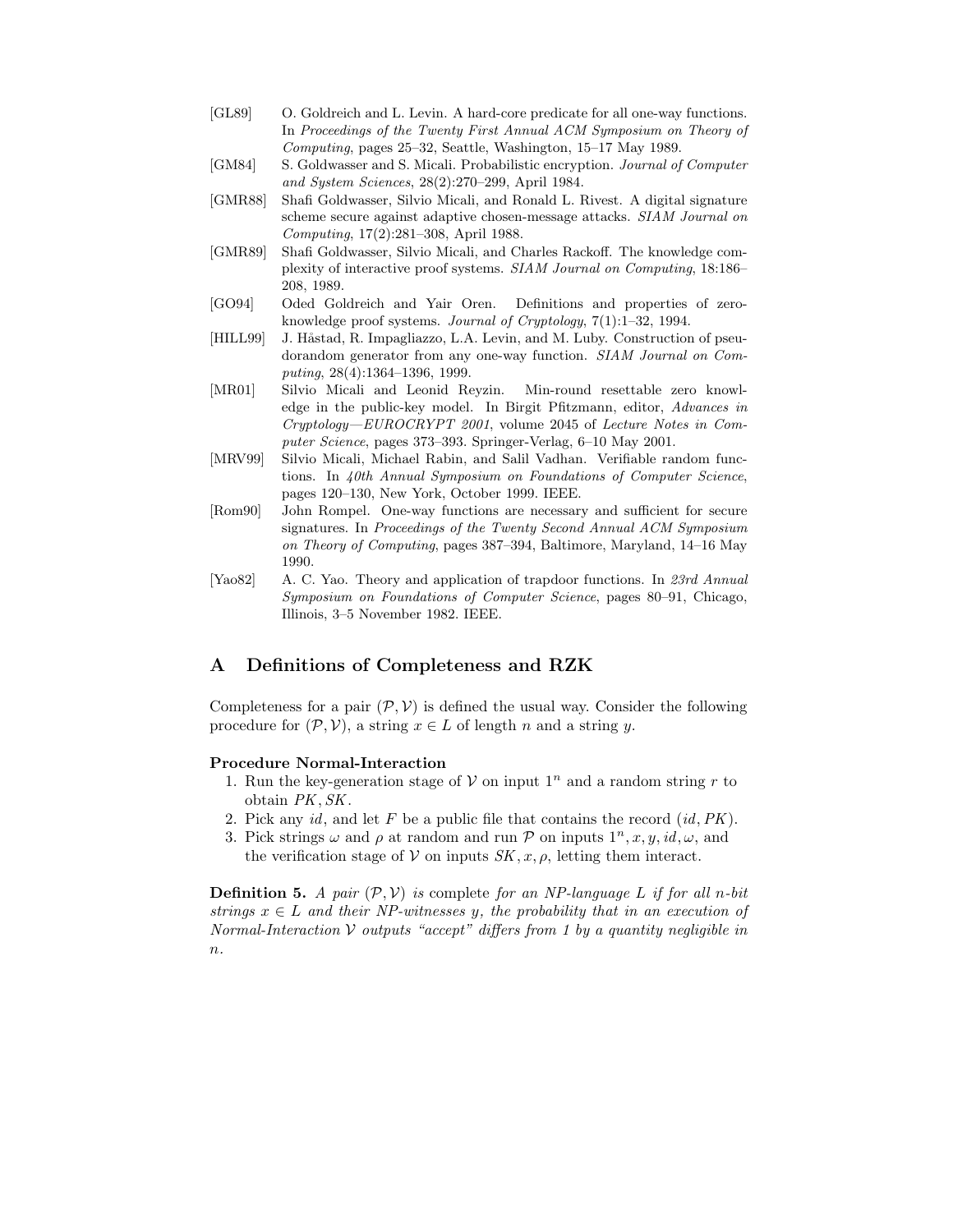The notion of resettable zero-knowledgeness is a bit harder to define. We do not describe the motivation and intuition behind RZK and instead refer the reader to the original exposition of [CGGM00]. Also, note that here we define only black-box RZK (because it is the notion most relevant to this paper). That is, we demand that there exist a single simulator that works for all malicious verifiers  $\mathcal{V}^*$  (given oracle access to  $\mathcal{V}^*$ ).

We introduce a few more players before formally stating the definition. Let

- An honest prover  $P$ , for the purposes of defining RZK, be viewed as a noninteractive TM that is given, in addition to the inputs given in Section 2, the entire history of the messages already received in the interaction, and outputs the next message to be sent. Fixing all inputs, this view allows one to think of  $\mathcal{P}(1^n, x, y, F, id, \omega)$  as a simple deterministic oracle that outputs the next message given the history of the interaction.
- $-$  An  $(s, t)$ -resetting malicious verifier  $\mathcal{V}^*$ , for any two positive polynomials s and  $t$ , be a TM that runs in two stages so that, on first input  $1^n$ ,
	- 1. In stage 1,  $\mathcal{V}^*$  receives  $s(n)$  values  $x_1, \ldots, x_{s(n)} \in L$  of length n each, and outputs an arbitrary public file F and a list of  $s(n)$  identities  $id_1, \ldots,$  $id_{s(n)}$ .
	- 2. In stage 2,  $V^*$  starts in the final configuration of stage 1, is given oracle access to  $s(n)^3$  provers, and then outputs its "view" of the interactions: its random string and the messages received from the provers.
- 3. The total number of steps of  $\mathcal{V}^*$  in both stages is at most  $t(n)$ .
- $A \, black-box \, simulator \, M \, be a polynomial-time machine that is given oracle.$ access to  $\mathcal{V}^*$ . By this we mean that it can run  $\mathcal{V}^*$  multiple times, each time picking  $\mathcal{V}^*$ 's inputs, random tape and (because  $\mathcal{V}^*$  makes oracle queries itself) the answers to all of  $V^*$ 's queries. M is also given  $s(n)$  values  $x_1, \ldots, x_{s(n)} \in L$ as input.

Now we can formally define the resettable-zero-knowledgeness property.

**Definition 6.**  $(\mathcal{P}, \mathcal{V})$  is black-box resettable zero-knowledge for an NP-language  $L$  if there exists a simulator  $M$  such that for every pair of positive polynomials  $(s,t)$ , for every  $(s,t)$ -resetting verifier  $\mathcal{V}^*$ , for every  $x_1,\ldots,x_{s(n)} \in L$  and their corresponding NP-witnesses  $y_1, \ldots, y_{s(n)}$ , the following probability distributions are indistinguishable (in time polynomial in  $n$ ):

- 1. The output of  $\mathcal{V}^*$  obtained from the experiment of choosing  $\omega_1, \ldots, \omega_{s(n)}$ uniformly at random, running the first stage of  $\mathcal{V}^*$  to obtain F, and then letting  $\mathcal{V}^*$  interact in its second stage with the following  $s(n)^3$  instances of  $\mathcal{P} \colon \mathcal{P}(x_i, y_i, F, id_k, \omega_j)$  for  $1 \leq i, j, k \leq s(n)$ .
- 2. The output of M with input  $x_1, \ldots, x_{s(n)}$  interacting with  $\mathcal{V}^*$ .

## B Tools

### B.1 Probabilistic Notation

(The following is taken verbatim from [BDMP91] and [GMR88].) If  $A(\cdot)$  is an algorithm, then for any input x, the notation " $A(x)$ " refers to the probability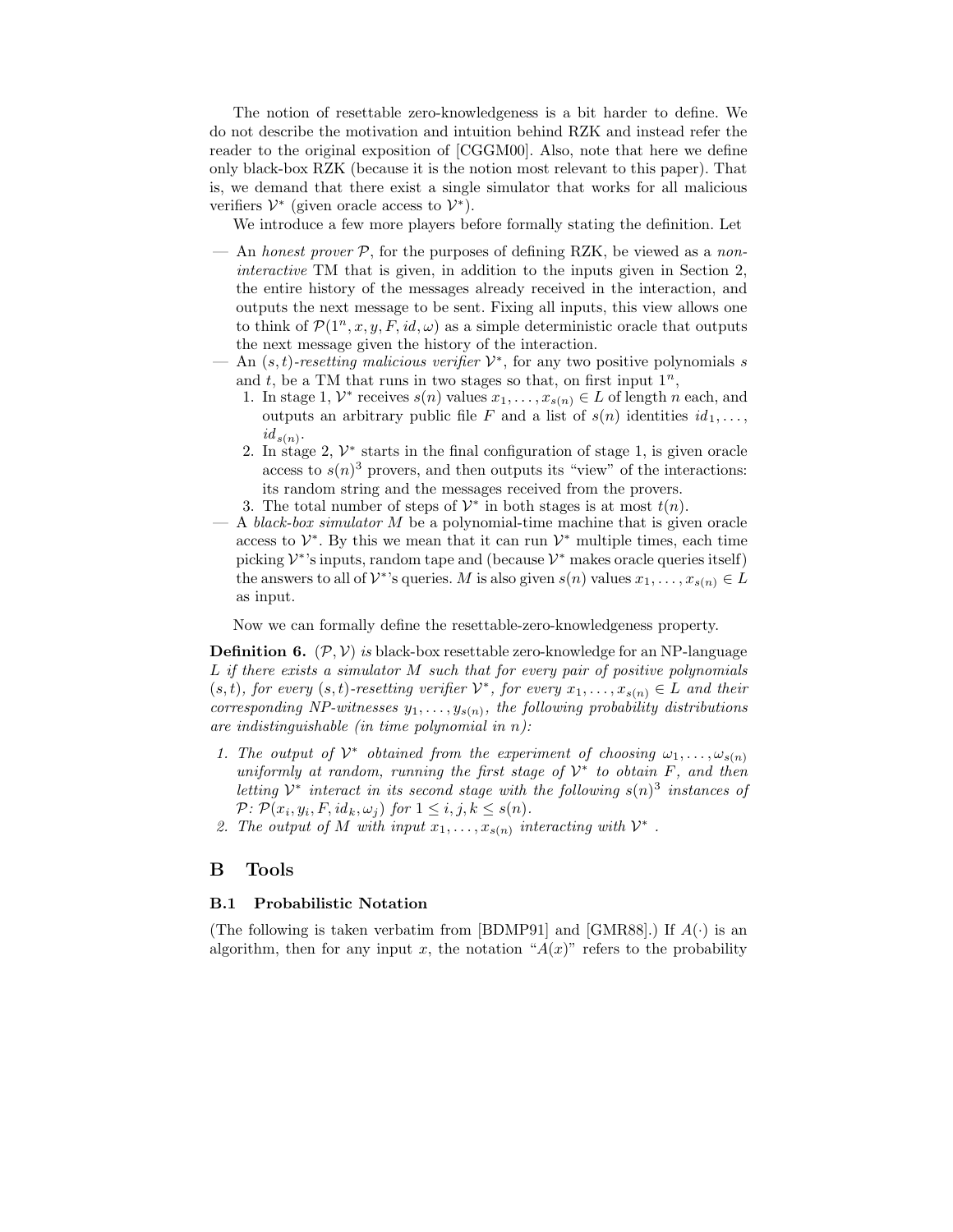space that assigns to the string  $\sigma$  the probability that A, on input x, outputs σ. The set of strings having a positive probability in A(x) will be denoted by "{ $A(x)$ }". If S is a probability space, then " $x \stackrel{R}{\leftarrow} S$ " denotes the algorithm which assigns to  $x$  an element randomly selected according to  $S$ . If  $F$  is a finite set, then the notation " $x \stackrel{R}{\leftarrow} F$ " denotes the algorithm that chooses x uniformly from F.

If p is a predicate, the notation  $\text{PROB}[x \stackrel{R}{\leftarrow} S; y \stackrel{R}{\leftarrow} T; \cdots : p(x, y, \cdots)]$  denotes the probability that  $p(x, y, \dots)$  will be true after the ordered execution of the algorithms  $x \stackrel{R}{\leftarrow} S$ ;  $y \stackrel{R}{\leftarrow} T$ ;  $\cdots$ . The notation  $[x \stackrel{R}{\leftarrow} S; y \stackrel{R}{\leftarrow} T; \cdots : (x, y, \cdots)]$ denotes the probability space over  $\{(x, y, \dots)\}\$ generated by the ordered execution of the algorithms  $x \stackrel{R}{\leftarrow} S$ ,  $y \stackrel{R}{\leftarrow} T$ ,  $\cdots$ .

### B.2 Non-Interactive Zero-Knowledge Proofs

Non-interactive zero-knowledge (NIZK) proofs for any language  $L \in NP$  were put forward and exemplified in [BFM88,BDMP91]. Ordinary ZK proofs rely on interaction. NIZK proofs replace interaction with a random shared string,  $\sigma$ , that enters the view of the verifier that a simulator must reproduce. Whenever the security parameter is  $1^n$ ,  $\sigma$ 's length is  $NI\sigma Len(n)$ , where  $NI\sigma Len$  is a fixed, positive polynomial.

Let us quickly recall their definition, adapted for polynomial-time provers.

Definition 7. Let NIP (non-interactive prover) and NIV (non-interactive verifier) be two probabilistic polynomial-time algorithms, and let  $NI\sigma$ Len be a positive polynomial. We say that (NIP, NIV) is a NIZK argument system for an NP-language L if

1. Completeness.  $\forall x \in L$  of length n,  $\sigma$  of length NI $\sigma$ Len $(n)$ , and NP-witness  $y$  for  $x$ ,

$$
\text{PROB}[H \stackrel{R}{\leftarrow} \text{NIP}(\sigma, x, y) : \text{NIV}(\sigma, x, \Pi) = \text{YES}] = 1.
$$

2. Soundness.  $\forall x \in L$  of length n,

$$
\text{PROB}[\sigma \stackrel{R}{\leftarrow} \{0,1\}^{\text{NIoLen}(n)} : \exists \ \Pi \ \text{s. t. } \text{NIV}(\sigma, x, \Pi) = \text{YES}]
$$

is negligible in n.

3. Zero-Knowledgeness. There exists a probabilistic polynomial-time simulator NIS such that,  $\forall$  sufficiently large n,  $\forall$  x of length n and NP-witness y for x, the following two distributions are indistinguishable by any polynomial-time adversary:

$$
[(\sigma', \Pi') \stackrel{R}{\leftarrow} \text{NIS}(x) : (\sigma', \Pi') ] \text{ and}
$$

$$
[\sigma \stackrel{R}{\leftarrow} \{0,1\}^{\text{NI}\sigma \text{Len}(n)}; \Pi \stackrel{R}{\leftarrow} \text{NIP}(\sigma, x, y) : (\sigma, \Pi)]
$$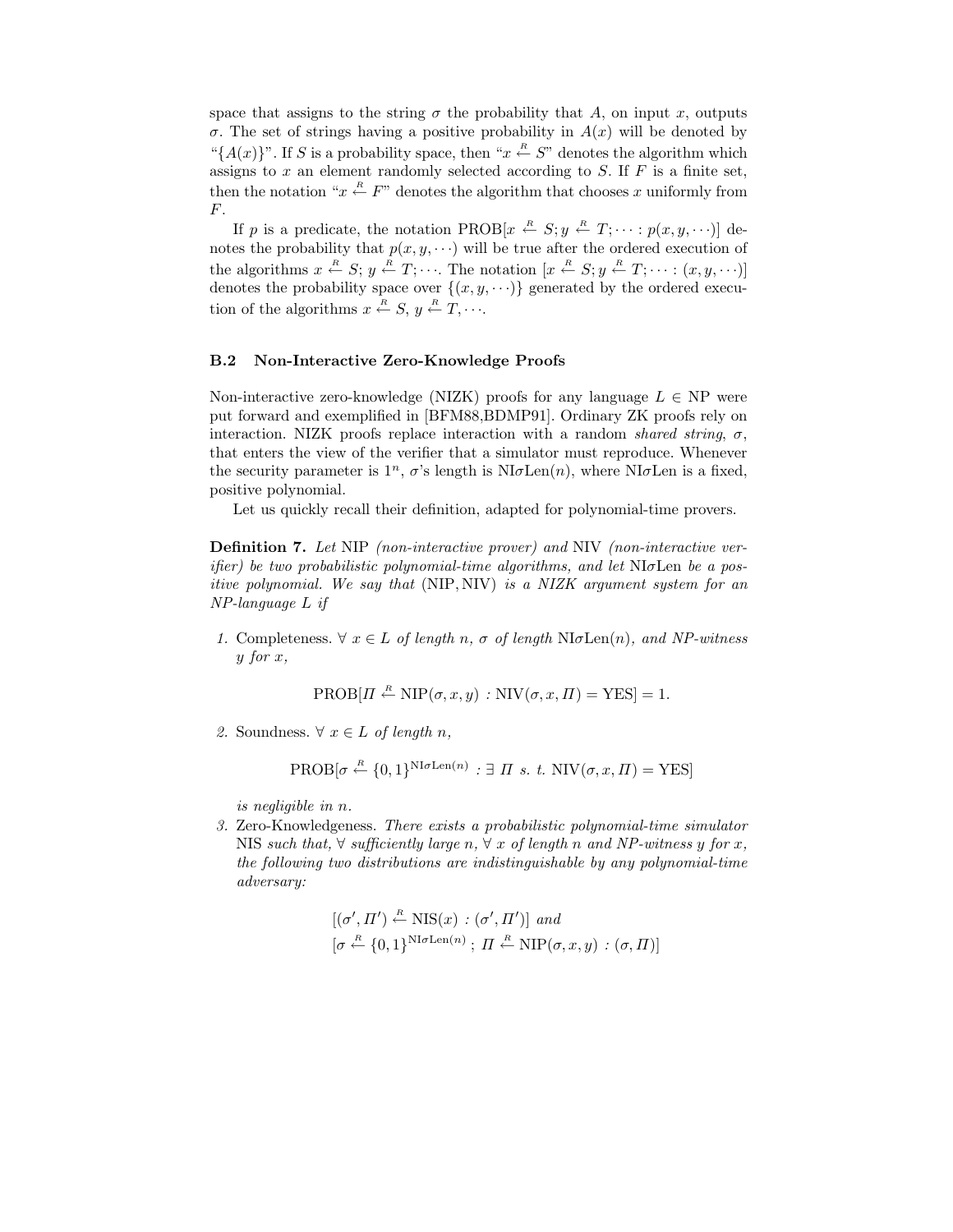The authors of [BDMP91] show that non-interactive zero-knowledge proofs exist for all NP languages under the quadratic residuosity assumption. The authors of [FLS99] show the same under a general assumptions: namely, that certified trapdoor permutations exist (a family of trapdoor permutations is certified if it is easy to tell that a given function belongs to the family). We refer the reader to these papers for details.

#### B.3 Verifiable Random Functions

A family of verifiable random functions (VRFs), as proposed in [MRV99], is essentially a pseudorandom function family with the additional property that the correct value of a function on an input can not only be computed by the owner of the seed, but also proven to be the unique correct value. The proof can be verified by anyone who knows the public key corresponding to the seed.

More precisely, a VRF is a quadruple of functions. The function VRFGen generates a key pair (*VRFSK, VRFPK*). The function  $VRFEval(VRFSK, x)$  computes the pseudorandom output v; the function VRFProve( $VRFSK, x$ ) computes  $pf_x$ , the proof that v is correct. This proof can be verified by anyone who knows the *VRFPK* by using VRFVer(*VRFPK*,  $x, v, pf_x$ ); moreover, no matter how maliciously VRFPK is constructed, for each  $x$ , there exists at most one  $v$  for which a valid proof  $pf_x$  exists. The pseudorandomness requirement states that, for all the points for which no proof has been provided, the function VRFEval( $VRFSK, \cdot$ ) remains indistinguishable from random. The following formal definition is almost verbatim from [MRV99].

Definition 8. Let VRFGen, VRFEval, VRFProve, and VRFVer be polynomialtime algorithms (the first and last are probabilistic, and the middle two are deterministic). Let  $a: \mathbb{N} \to \mathbb{N} \cup \{*\}$  and  $b: \mathbb{N} \to \mathbb{N}$  be any two functions that are computable in time  $\text{poly}(n)$  and bounded by a polynomial in n (except when a takes on the value ∗).

We say that (VRFGen, VRFEval, VRFProve, VRFVer) is a verifiable pseudorandom function (VRF) with input length  $a(n)$ ,<sup>5</sup> and output length  $b(n)$  if the following properties hold:

- 1. The following two conditions hold with probability  $1-2^{-\Omega(n)}$  over the choice of  $(VRFPK, VRFSK) \stackrel{R}{\leftarrow} VRFGen(1^n)$ :
	- (a) (Domain-Range Correctness):  $\forall x \in \{0,1\}^{a(n)}$ , VRFEval(VRFSK, x)  $\in$  ${0,1\}^{b(n)}$ .
	- (b) (Complete Provability):  $\forall x \in \{0,1\}^{a(k)}$ , if  $v = \text{VRFEval}(VRFSK, x)$ and  $pf = \text{VRFProve}(VRFSK, x)$ , then

 $PROB[VRFVer(VRFPK, x, v, pf) = YES] > 1 - 2^{-\Omega(k)}$ 

(this probability is over the coin tosses of VRFVer).

<sup>&</sup>lt;sup>5</sup> When  $a(n)$  takes the value  $*$ , it means that the VRF is defined for inputs of all lengths. Specifically, if  $a(n) = *$ , then  $\{0,1\}^{a(n)}$  is to be interpreted as the set of all binary strings, as usual.